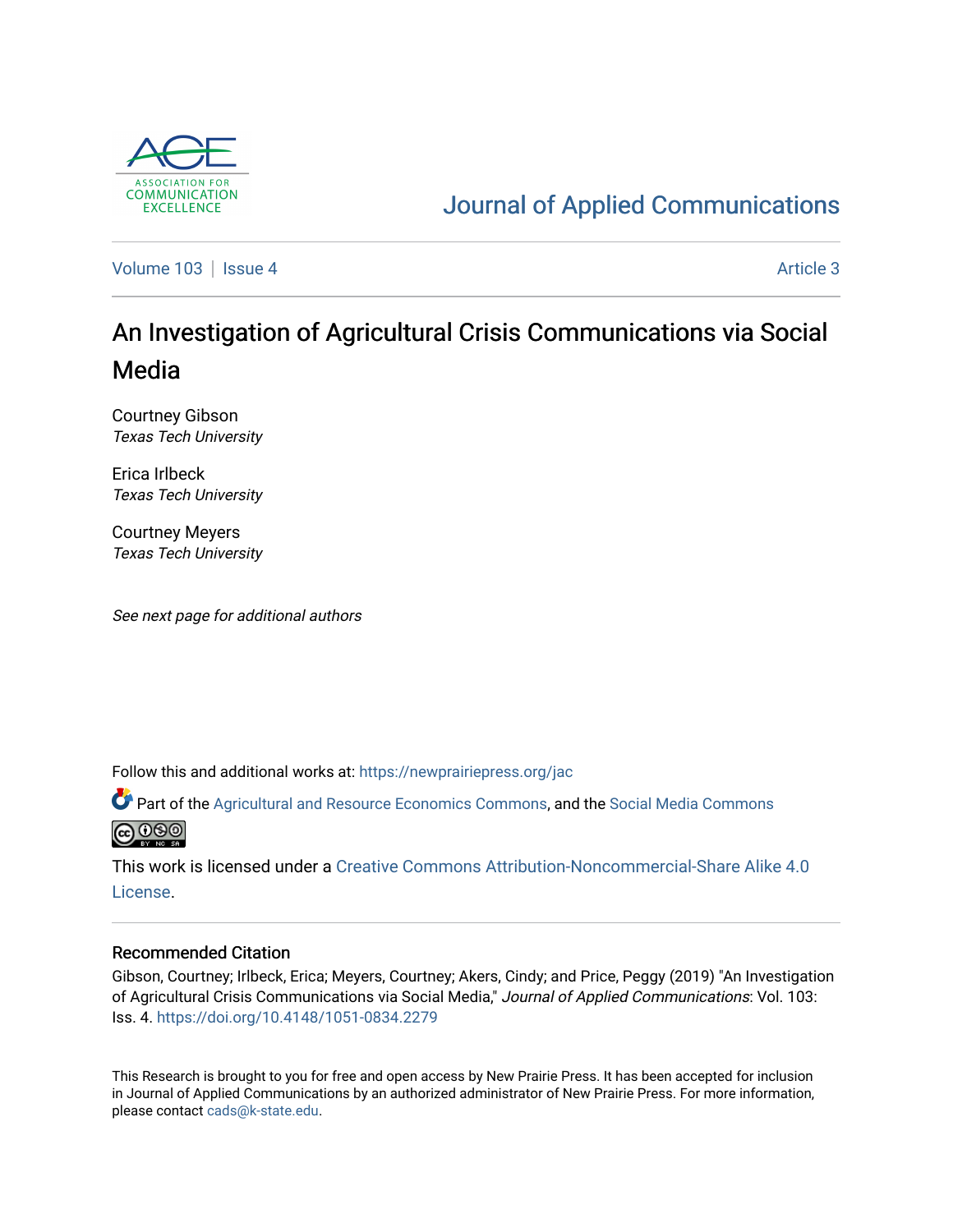# An Investigation of Agricultural Crisis Communications via Social Media

#### Abstract

How an agricultural organization handles the way the media reports a crisis can have an impact on the public's perceptions of the organization, and sometimes the industry as a whole. The popularity of social media outlets as a venue for disseminating and gathering information and news makes the use of social media surrounding agricultural crises an important topic to investigate (Glynn, Huge, & Hoffman 2012; Hermida, 2010). A qualitative case study was conducted to investigate the use of social media tools during an agricultural crisis. The participants – communications directors, social media managers, and individuals with a close connection to the crisis under study – reported that social media was a major component of their communication efforts surrounding each crisis. Participants felt social media was very effective in these situations and had a major impact on their communication efforts. Although no participants reported using a structured social media strategy or crisis communication plan, they stated a need for such guidelines in the agricultural industry. From the data analyzed in this study, a model for using social media during a crisis situation, aimed specifically for use by those in the agricultural industry, was developed. This project was funded through the USDA's Beginning Farmers & Ranchers Project.

# Keywords

crisis communications, social media, agricultural communications, grounded theory

#### Cover Page Footnote/Acknowledgements

This project was funded through the USDA's Beginning Farmers & Ranchers Project.

#### Authors

Courtney Gibson, Erica Irlbeck, Courtney Meyers, Cindy Akers, and Peggy Price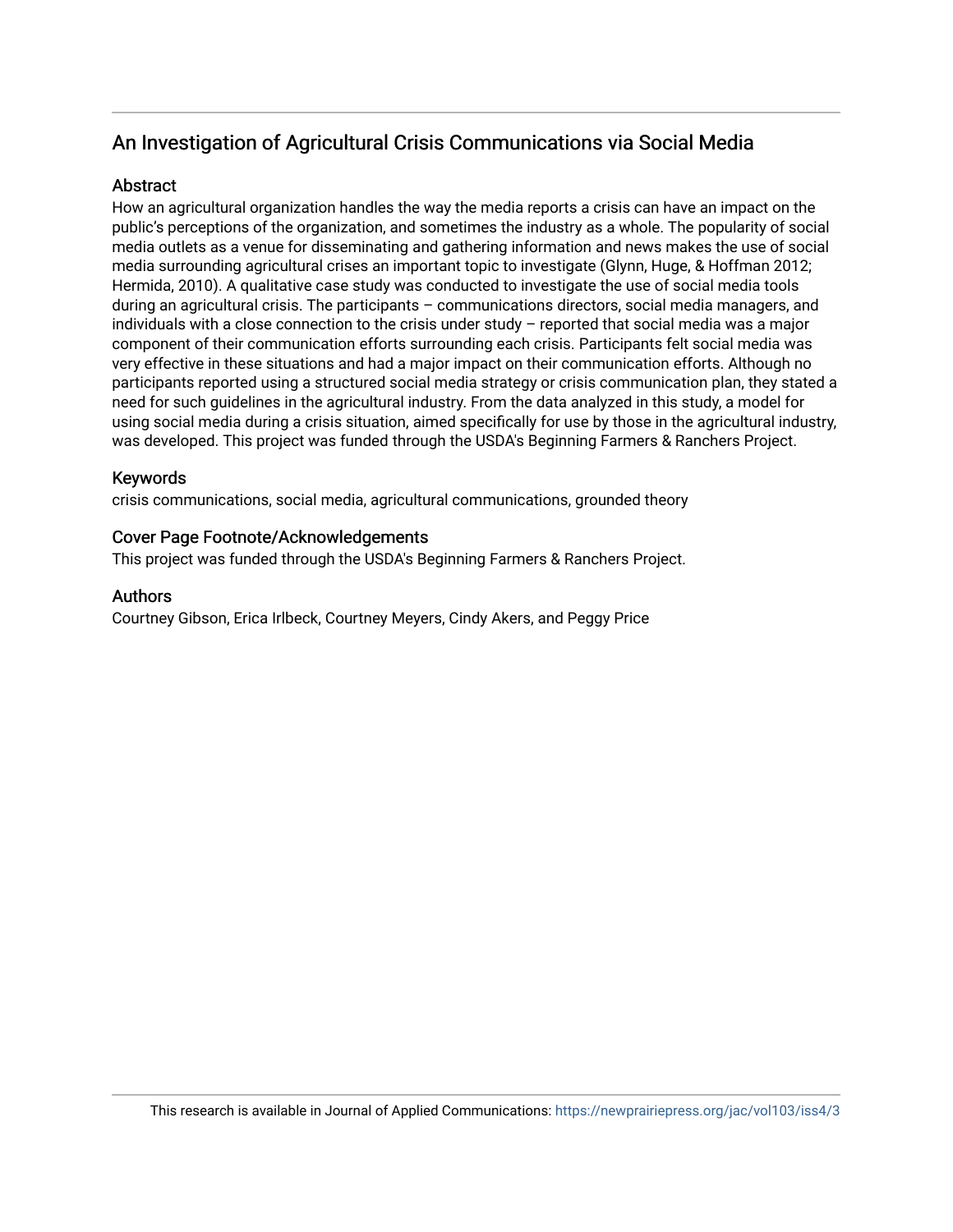# **An Investigation of Agricultural Crisis Communications via Social Media**

#### **Abstract**

How an agricultural organization handles the way the media reports a crisis can have an impact on the public's perceptions of the organization. The popularity of social media as a venue for disseminating and gathering information makes the use of social media surrounding agricultural crises an important topic to investigate (Glynn, Huge, & Hoffman 2012; Hermida, 2010). A qualitative case study was conducted to investigate the use of social media tools during an agricultural crisis. The participants – communications directors, social media managers, and individuals with a close connection to the crisis under study – reported that social media was a major component of their communication efforts surrounding each crisis. Participants felt social media was very effective in these situations and had a major impact on their communication efforts. Although no participants reported using a structured social media strategy or crisis communication plan, they stated a need for such guidelines in the agricultural industry. From the data analyzed in this study, a model for using social media during a crisis situation, aimed specifically for use by those in the agricultural industry, was developed. This project was funded through the USDA's Beginning Farmers & Ranchers Project.

**Keywords:** crisis communications, social media, agricultural communications, grounded theory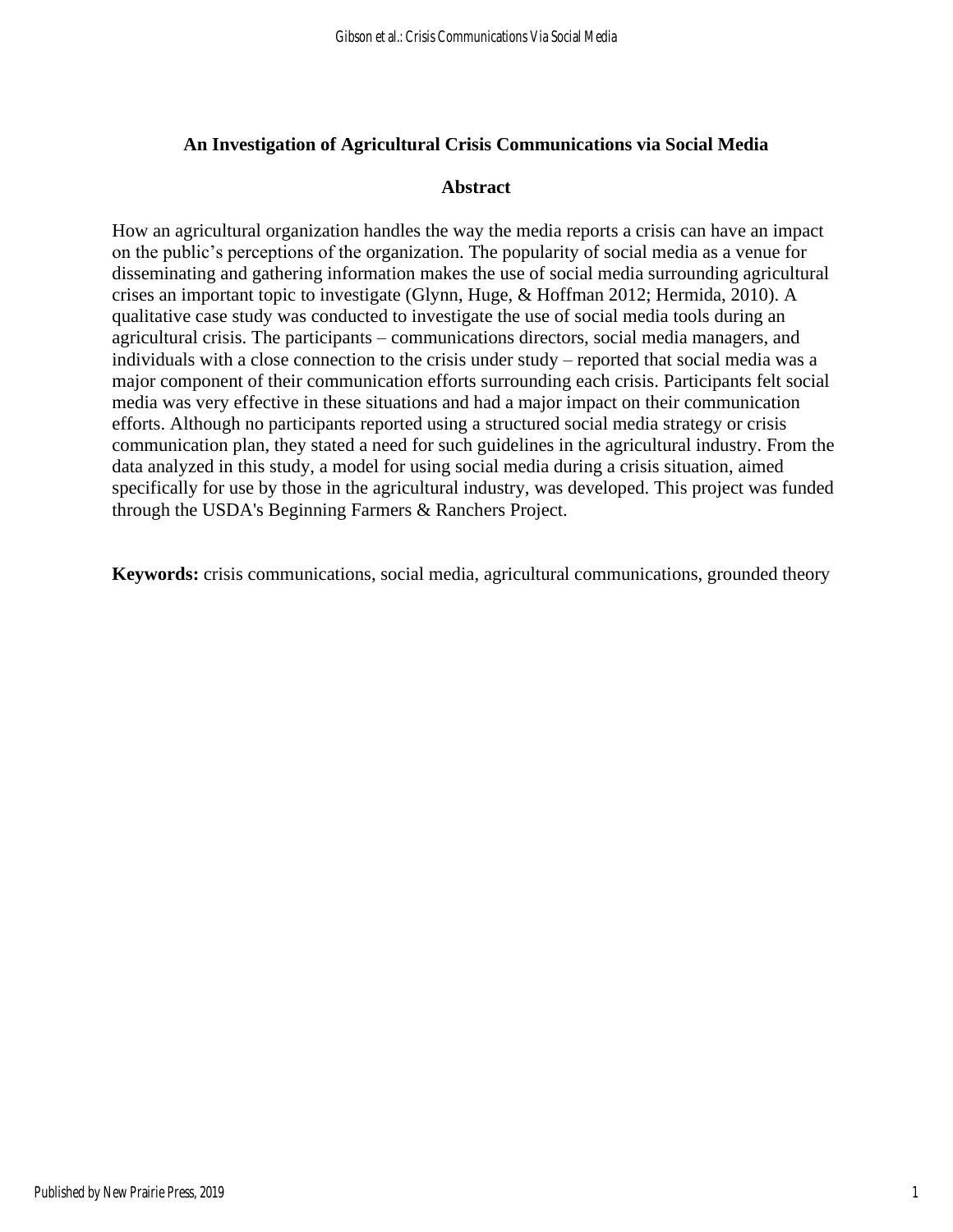# **Introduction/Review of Literature**

"No organization is immune to crises" (Coombs, 2019, p. 1), including agricultural organizations. Agricultural crises can have an impact on the public's perceptions of the industry, and with social media being a major source of information for most Americans (Glynn, Huge, & Hoffman 2012; Hermida, 2010; Mitchell, Shearer, Gottfried, & Barthel, 2018), the use of social media surrounding agriculturally-related crises is an important topic to investigate in the field of agricultural communications.

Crisis communication can help fight a crisis, minimize damages, and protect the organization, stakeholders, and industry from harm (Coombs, 2019; Irlbeck, Jennings, Meyers, Gibson, & Chambers, 2013). Organizations that do not have a crisis communications plan often do nothing in response to a crisis. However, Coombs (2019) states that a crisis communications plan should be flexible and manageable, so than an organization can actually do something in the event of a crisis. Crises create the need for information, and effective crisis communication can provide that information to key stakeholders (Coombs & Holladay, 2012). "Technical advances are transforming how crisis management professionals and researchers view, interact with, and disseminate information to affected communities in a crisis situation" (Veil, Buehner, & Palenchar, 2011, p.1). Research on social media technologies as an aspect of crisis management is still emerging (Austin, Liu, & Jin, 2012). Much of the research conducted on this subject thus far has focused on the use of blogs or websites and found audiences seek immediate and in-depth crisis information from online sources (Austin et al., 2012). However, Akhgar, Staniforth, and Waddington (2017) found that social media can play a crucial role in a crisis, providing a platform to connect and collaborate, especially if the communicators are overwhelmed. As early as 2009, when social media was in its infancy, agricultural communications practitioners had realized the importance of incorporating social media into a crisis communications plan (Irlbeck et al., 2013). Further, social media can be used by organizations to identify warning signs that a crisis is developing, allowing them to inform the public and share news on a crisis before the media takes control (Coombs, 2008).

A Pew Research Internet Project study found that 74% of online adults are using some form of social media, which could be Facebook, YouTube, Twitter, Instagram, or other sites (Duggan, Ellison, Lampe, Lenhart, & Madden, 2015). Specific to agribusiness, most are regularly using the aforementioned social media sites, often through the platform's mobile app (Casey, Meikle, Kerr, & Stevens, 2016). Social media has become "a cultural phenomenon that has changed how all organizations manage crises online" (Liu, Jin, Briones, & Kuch, 2012, p. 354), and "the time is fast approaching when 'social' media will simply become 'media'" (Currie, 2009, p. 14).

According to Coombs (2008), social media has the potential to become a pivotal aspect of crisis communications, not only in identifying when and how a crisis is developing, but also in sending messages during a crisis. For example, Blue Bell Creameries heavily used Facebook to communicate with its customers through a *Listeria* outbreak, product recall, plant closure, reopening, and finally re-stocking of its products in stores (Opat, Magness, & Irlbeck, 2018). Through the crisis, Blue Bell was able to answer questions from consumers and send messages of appreciation. These messages were one way, or sent by organization to distribute information about the crisis, and two way, in response to comments and questions from the public. The interactive nature of social media allows the public to become part of the actual crisis response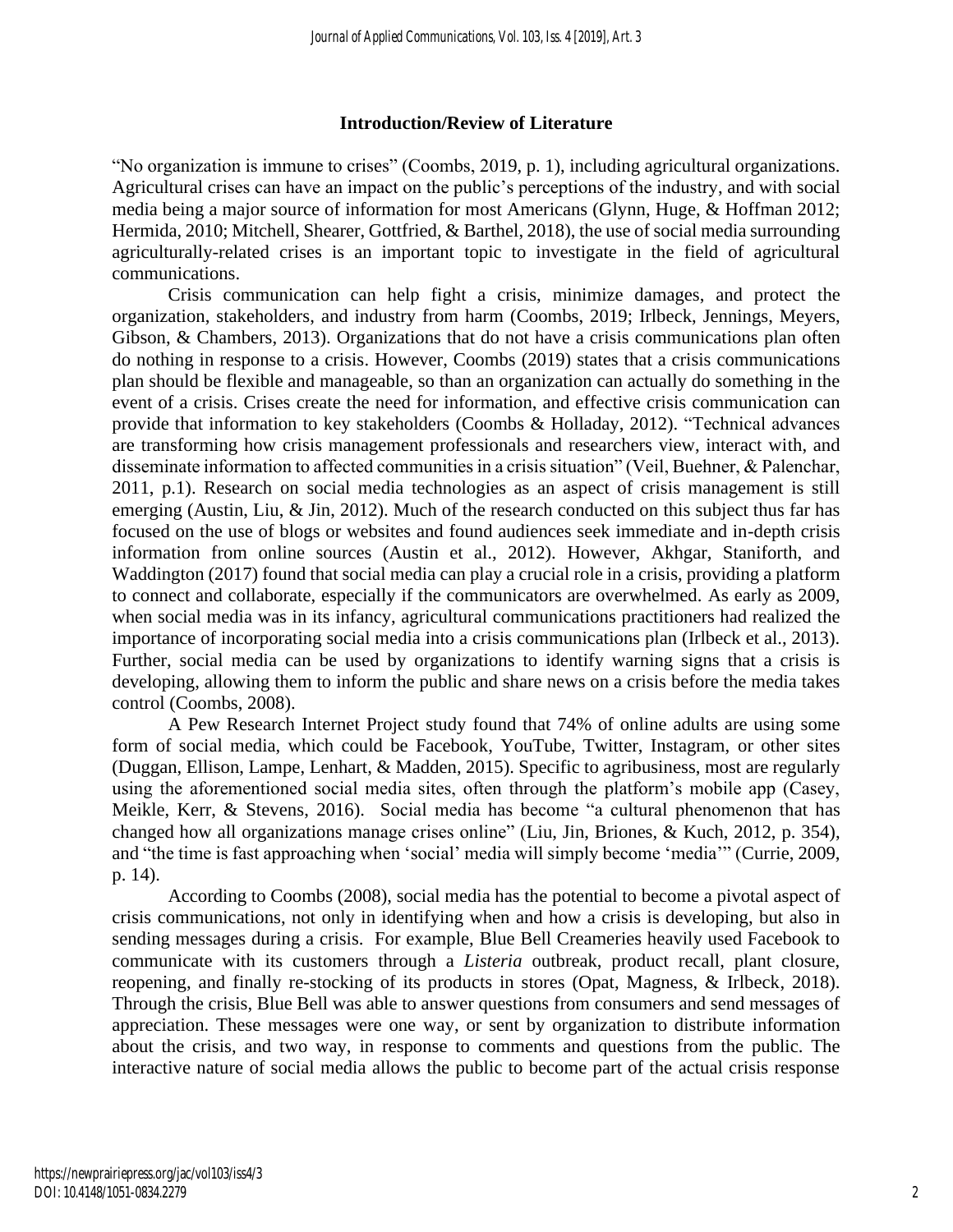and provides an avenue through which news can be shared with millions instantaneously and without the presence of journalists (Veil et al., 2011).

Irlbeck et al. (2013) found agricultural public relations practitioners believed it was necessary for their organizations to act immediately if a crisis struck, regardless of the presence or absence of a communications plan. Social media's ability to deliver instantaneous messages to a vast audience makes its use in crisis communications invaluable to organizations undergoing a crisis, foregoing the need for mass media. Palmer, Irlbeck, Meyers, and Chambers (2013) encouraged public relations practitioners in agriculture to use social media in the event of a crisis to provide consumers with their messages as quickly as possible.

Social media is now a crucial part of communications during natural disasters. Alexander (2014) found that social media can be used in emergency situations to listen to the public, monitor emerging situations, respond to calls for assistance, crowd source response teams, dispel rumors, and promote charitable donations. During the 2011 earthquake in Japan, emergency managers found they could spread information via Twitter up to 20 minutes faster than through mainstream media. Social media would frequently work in the hours following the earthquake, even though telephones and other communications services would not. Finally, social media was a key tool following the earthquake for survivors to let friends and family know they were safe (McSeveny & Waddington, 2017).

Social media has the potential to both directly and indirectly impact audiences during a crisis situation, especially as journalists increasingly turn to social media for news generation (Austin et al., 2012; Bates & Sullivan, 2009). The emergence of social media as a major source for news and information gathering in recent years provides communicators with an opportunity to improve their communication with stakeholders surrounding a crisis. As one communication professional explained regarding the 2009 *Salmonella* outbreak in peanuts, "I look back and it wasn't that long ago, but you think about the difference of social media now and social media then, and its huge. The difference now is social media" (Irlbeck et al., 2013, p. 27).

#### **Conceptual Framework**

Models or theories focused on social media use during a crisis, particularly an agricultural crisis, are limited. "The practice of crisis communications is ahead of research in terms of social media…There is a need to elaborate and build greater knowledge about crisis communications and new media with an emphasis on social media" (Coombs, 2008, p. 1). By understanding how agricultural communicators use social media in crisis communication efforts, agricultural communications researchers can help improve communication with target audiences when the next crisis occurs.

Several models for crisis communications do exist, even though social media is not the specific focus. Aside from assessing risk areas, Coombs (2019) provides well-cited guidelines for developing a crisis communication plan. His plan guidelines include a rehearsal, incident commander designation, contact sheet (including the crisis management team, stakeholders, media, and others), risk assessment, incident report sheets, proprietary information, communication strategies, business continuity plan, and a post-crisis evaluation plan. Identifying and training spokespeople is another key planning element (Augustine, 2000). Horsley and Barker (2002) proposed a Synthesis Model that includes ongoing public relations efforts, identifying and preparation for crise, training and rehearsal, the potential crisis, and evaluation of the communications efforts. The Irlbeck et al. (2013) study is closely related to Horsley and Barker's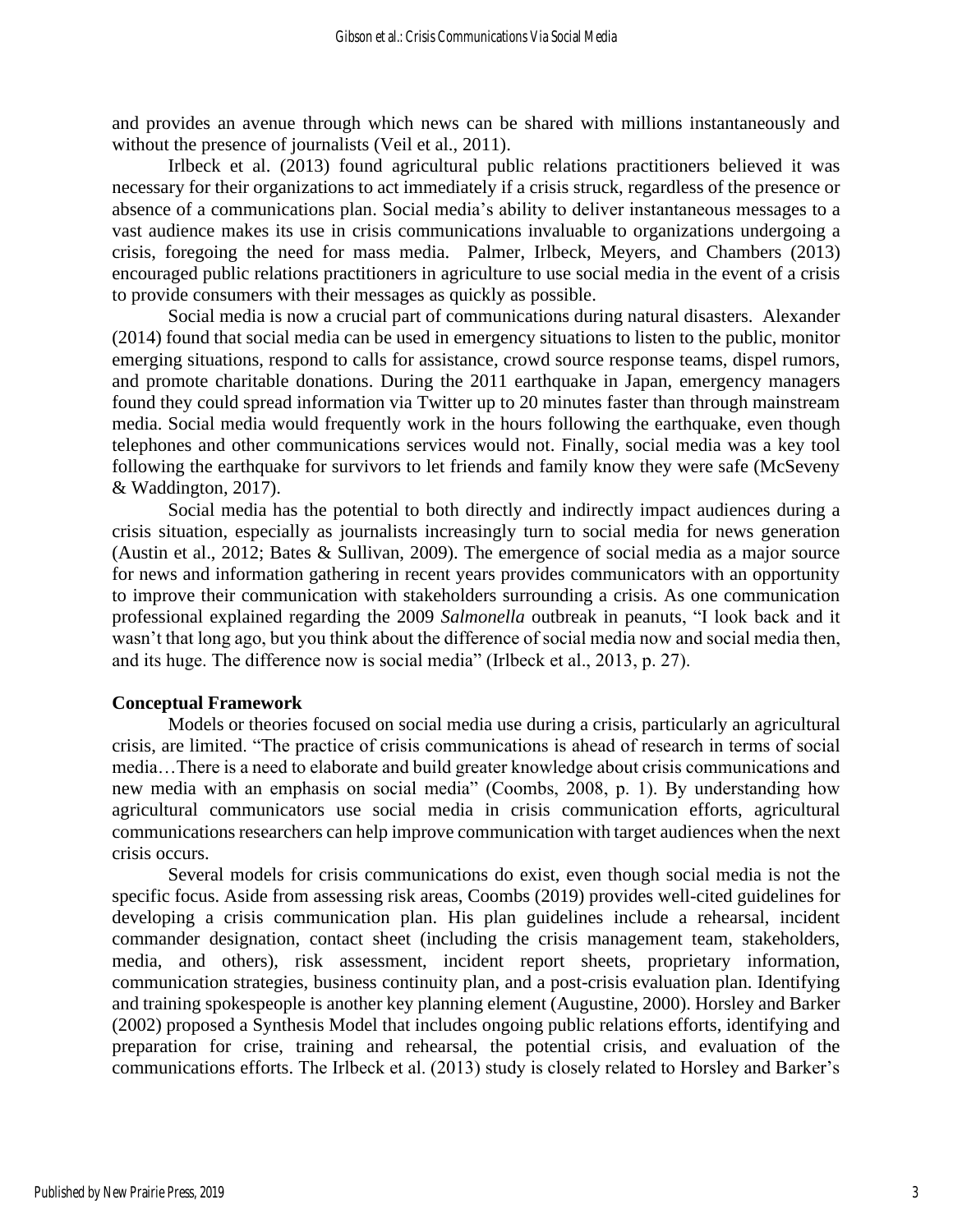(2002) model; however, it contains more detail and was developed specifically for agricultural communications practitioners (see Figure 1).



*Figure 1.* Pre-crisis, Crisis, and Post-Crisis Model for Agricultural Communications (Irlbeck et al., 2013, p. 29).

The model in Figure 1, however, does not include much on social media in a crisis. Palenchar and Freberg (2012) recommended including social media in a crisis plan; however, individuals posting messages must be well-trained understand the technology, and policies and expected behaviors need to be established in advance. Stephens and Malone (2009) researched social media's use in crises and found it should be included in a plan, just like any traditional communications strategy.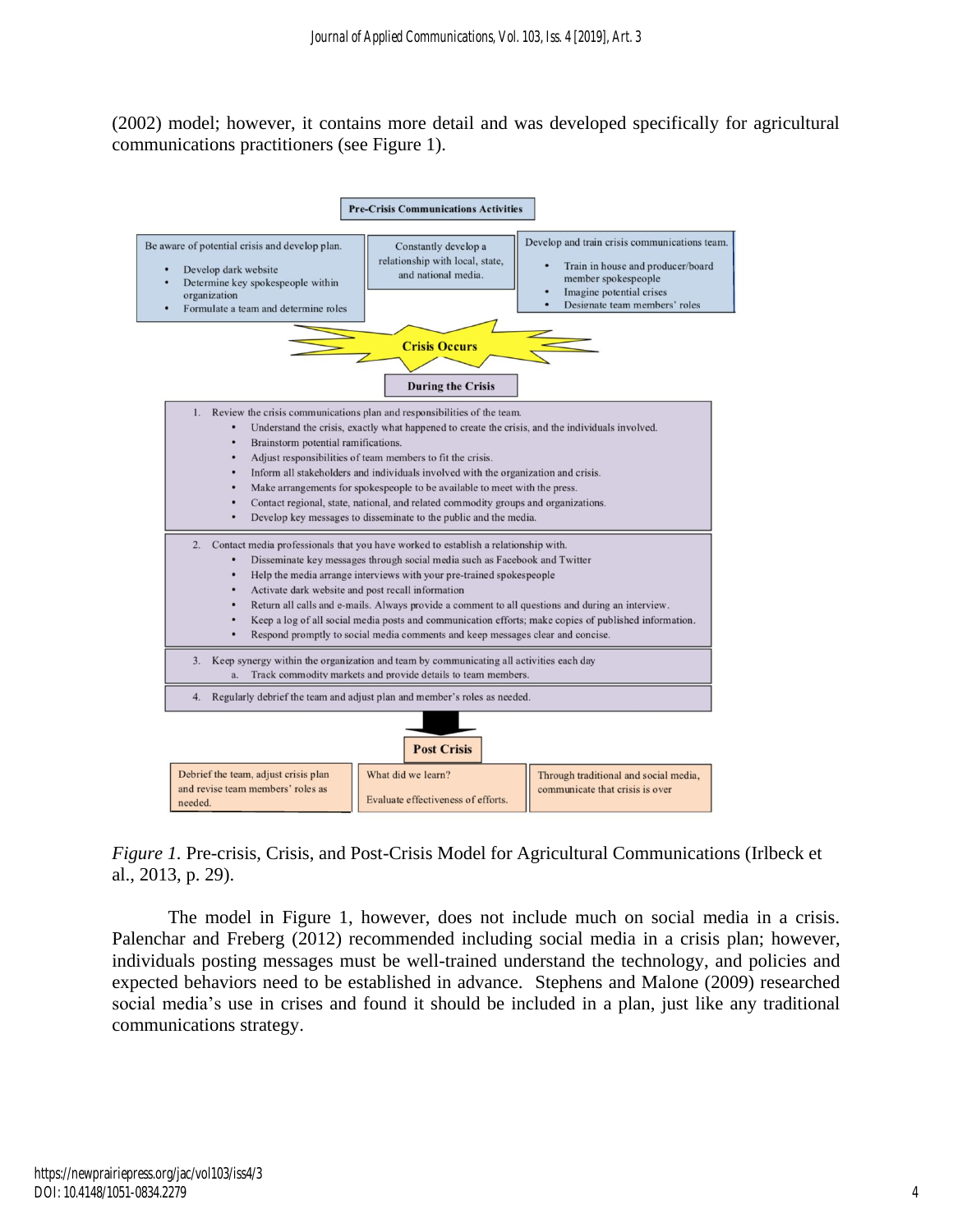#### **Background**

Three agricultural crises were chosen to be investigated in this study. The reasons for selection are as follows: 1) social media was used to communicate with the target audience; 2) the scope of the crises was similar in that they received some national attention, but had more of a regional impact; 3) the locations of the crises were in the Great Plains region of the United States; 4) the crises occurred within a three year window; and 5) the crises were selected based on their varying crisis typologies (Coombs, 2015; Ulmer, Sellnow, & Seeger, 2007; Seeger, Sellnow, & Ulmer, 2003).

The first crisis occurred in 2011 when a *Listeria* outbreak was discovered in cantaloupes originating from a Colorado-based farm, resulting in a nationwide Food and Drug Administration recall. In total, 147 people were infected across 28 states resulting in 33 deaths and one miscarriage (Centers for Disease Control and Prevention [CDC], 2012). Cantaloupe farmers from Colorado responded to national media coverage, sales of all cantaloupes were affected following the outbreak, and the CDC recommended not eating cantaloupe if its source could not be determined (Chan, 2011). The farm where the crisis originated, as well as many others, used their social media outlets and website in a variety of ways to communicate about the crisis. Additionally, farmers and Colorado state officials formed an association for cantaloupe growers and hired a public relations firm to help handle the situation and rebuild the local industry. Based on crisis typologies from Coombs (2015), Ulmer et al. (2007), and Seeger et al. (2003), this crisis was categorized as a traditional, unintentional, product crisis. This crisis was chosen because it was national and food based.

The second crisis in this study occurred in 2012 when a Texas-based agricultural museum experienced backlash after its plan to add two mules, preserved by taxidermy, to an exhibit displaying a 19<sup>th</sup> century reaper. The museum was attacked on social media by animal rights activists. The addition of the mules was suggested by an exhibit design firm contracted by the museum to enhance a featured exhibit. The museum's board of directors conducted a search for animals that would fit their need and learned of a pair of elderly mules that were due to be sent to a slaughter plant in Mexico. The mules were purchased by the museum with plans of humane euthanasia by a veterinarian, then preserved by an expert taxidermist. Local animal rights activists learned of the museum's plan and began posting harassing messages to its Facebook page. The story was picked up by local, state, and national news outlets resulting in negative feedback from the public. The museum's Facebook page received an overwhelming amount of traffic and comments during the crisis, to the point that the museum's director shut the page down. The crisis is categorized as either an unintentional or intentional, social media, public perception crisis (Coombs, 2015; Ulmer et al., 2007; and Seeger et al., 2003). Researchers chose this crisis because it was regional, involved animal rights organizations, and had a large social media presence.

The third crisis occurred in October 2013 when an unusually early, severe winter blizzard hit South Dakota, killing thousands of cattle in the region. Following a period of overly warm temperatures, cattle in the area had not yet grown their winter coats and were grazing in unprotected summer pastures (Zhorov, 2013). With warning coming only 24 hours before the storm struck, ranchers were unable to move hundreds of cattle to winter pastures and shelter (Zhorov, 2013). It was estimated that 15-20% of the region's 3.85 million head of cattle were killed, with some ranchers losing more than half of their herds and suffering tens of thousands of dollars in losses (Walsh, 2013). Several social media outlets, including many blogs, were used to spread word nationwide about the devastating situation, particularly to those within the agricultural industry. Fundraising efforts were also undertaken via blogs and social media to aid ranchers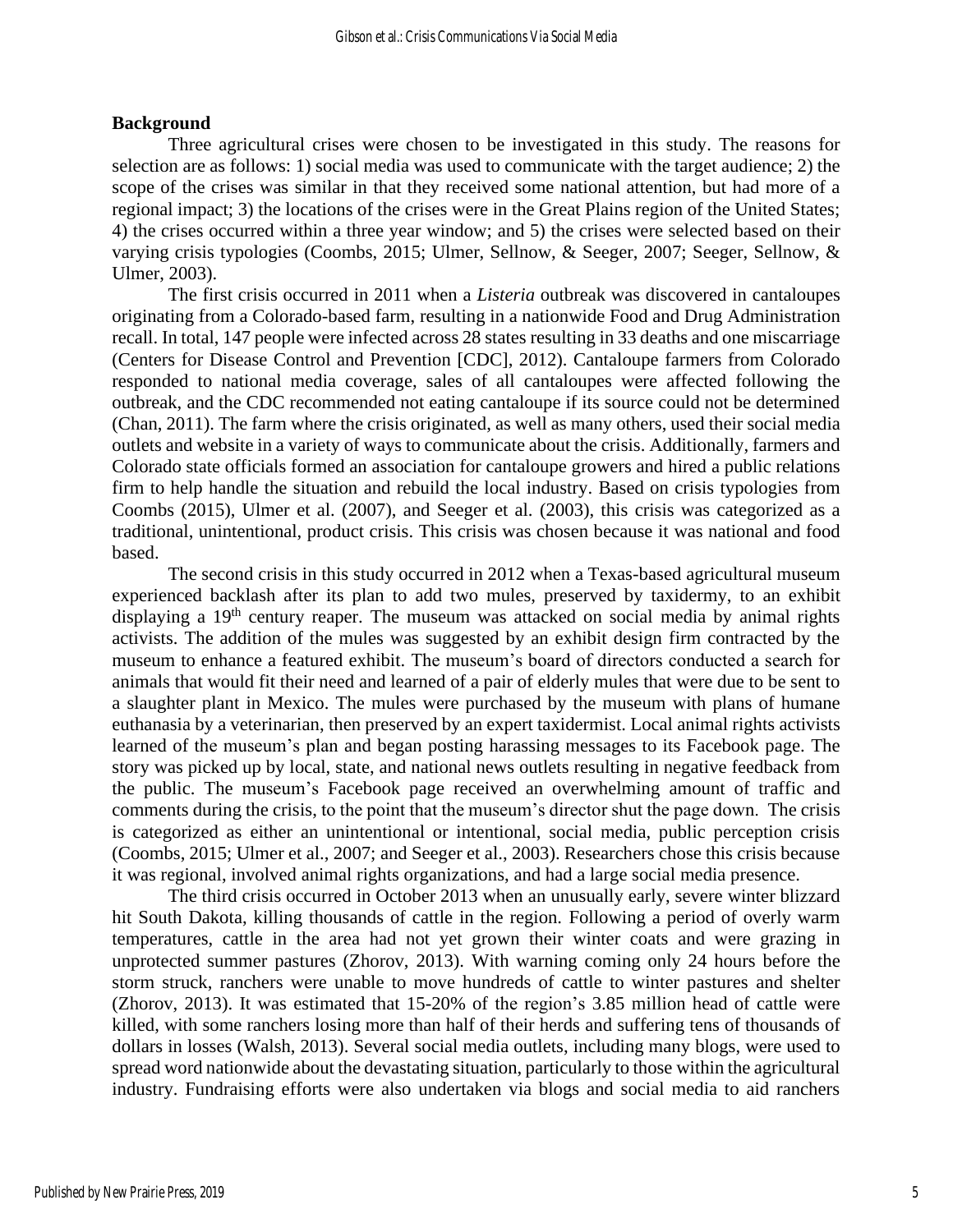affected and to raise awareness of the crisis. According to Coombs (2015), Ulmer et al. (2007), and Seeger et al. (2003), this crisis is categorized as an unintentional, traditional, natural disaster. This crisis was chosen because it was an act of nature and involved livestock.

#### **Purpose & Objectives**

This study investigated social media use during three very different agriculturally-related crises to understand how social media played a role in the communication efforts of those involved with each crisis. The intended purpose of this research was to develop a model for social media use during a crisis situation aimed specifically for use by those in the agricultural industry. The model can be utilized to help communications directors in the agricultural industry develop and adopt a crisis communications plan that utilizes social media. This study was guided by the following research objectives:

- 1. Describe how agricultural organizations and their communications managers used social media tools during identified crisis situations.
- 2. Examine social media communication strategies used by the agricultural organizations during identified crisis situations.
- 3. Examine the crisis communication plans used by agricultural organizations.
- 4. Identify how agricultural organizations perceived the effectiveness of their social media use during a crisis situation.
- 5. Describe lessons learned by participants in regard to their social media communication during a crisis situation.

# **Methodology**

This study was developed and conducted within the constructivist paradigm, which recognizes that each person has his or her own method of making sense of the world (Crotty, 2004). This approach led to a qualitative research design utilizing case study methodology to investigate the research objectives. A case is a bounded system, selected because it is of interest to the research objectives (Smith, 1978). Creswell and Poth (2018) state that a case can be defined with parameters such as the timeframe to be studied and the place where the case occurred. For this study, the system was three agricultural crises, bound by time (2011-2013) and location (High Plains region). "Your case study is defined not so much by the methods that you are using to do the study, but the edges you put around the case" (Thomas, 2015, p. 21). To study a case, there is no specific form of data collection methodology (Merriam, 1998).

Purposive and snowball sampling were used to select a total of six individuals as participants for this study. This sample size was sufficient for a qualitative study of this nature as in-depth information from a small number of people can yield the data needed, especially if the cases are information-rich (Gall, Gall, & Borg, 2007; Erlandson, Harris, Skipper, & Allen, 1993). Also, having varied perspectives on each crisis, which differed in magnitude, typology, and nature, helped the researchers establish a maximum variation sample in which cases are selected to illustrate the broadest range of information possible (Lincoln & Guba, 1985).

One-on-one, semi-structured interviews were conducted with each participant selected for this study. A researcher-developed interview guide consisting of 17 open-ended questions was used to guide the interviews. Each interview was audio-recorded to aid in transcription and data analysis. Researchers also took field notes during each interview.

Interviews were transcribed verbatim, and data were analyzed using a constant comparative method with open, axial, and selective coding. Following an initial review of all interviews, the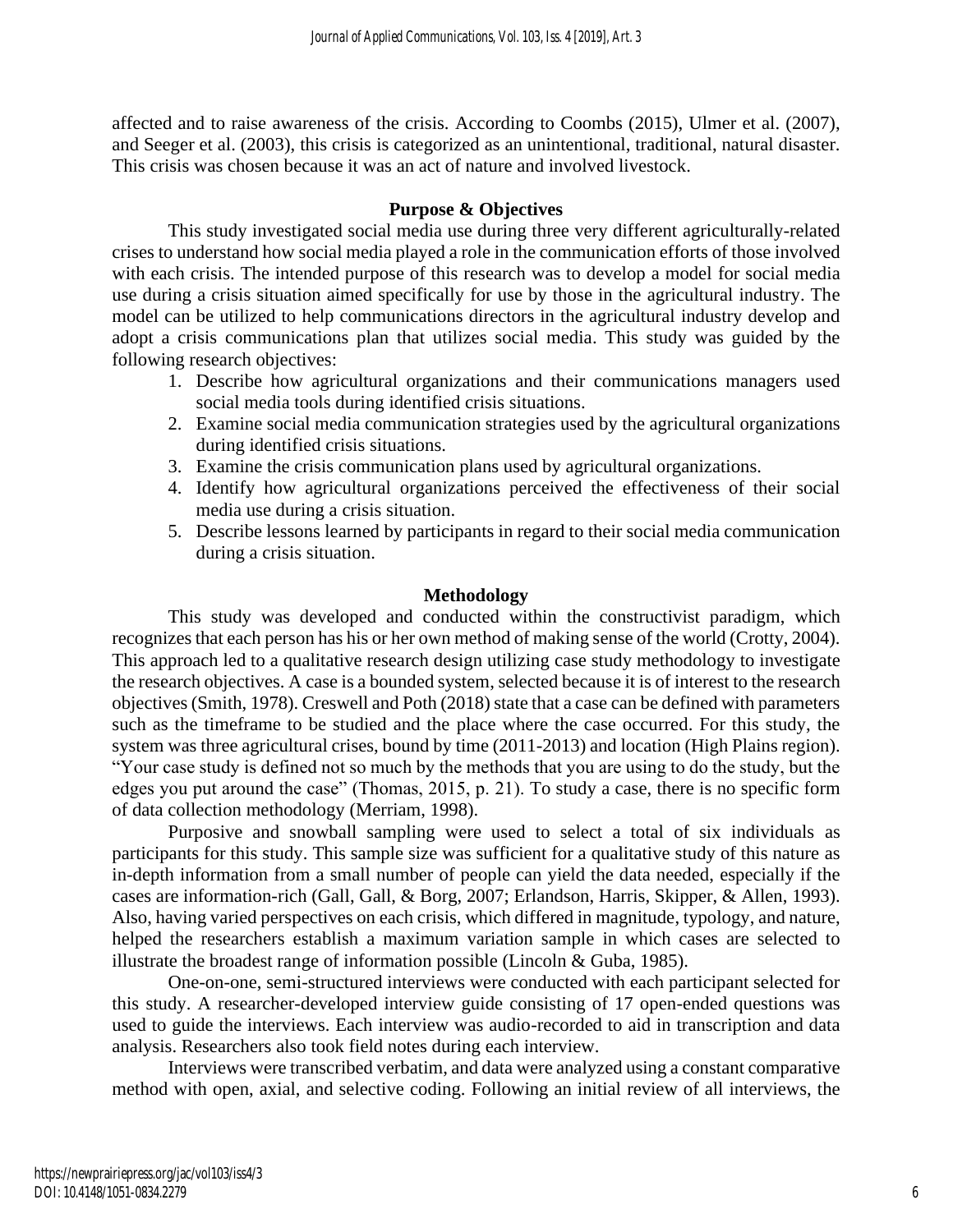researcher used NVivo 10 software for Windows in which key concepts, phrases, or terms were organized into broad preliminary categories through open coding. From these initial codes, data were further divided into several axial codes. Interview transcripts were evaluated several times as the researcher continued to select additional information to include. Preliminary codes and corresponding axial codes were then refined into a more cohesive system through several phases of comparing, combining, and refining the codes until finally major themes were created. To form a model, memoing, in which the researcher wrote down thoughts, feelings, insights, and ideas about the research project, was used (Birk & Mills, 2011).

Trustworthiness and rigor were established through ensuring credibility, transferability, dependability, and confirmability. Researchers used triangulation of multiple sources of data, peer debriefing, and member checking to establish credibility. Transferability was established though a maximum variation sample and thick, rich descriptions of the data. Dependability was ensured through the use of an audit trail of all data collected, and confirmability was established through the use of a researcher's journal in which researchers were reflexive and acknowledged their our experiences may have affected their view of the research (Lincoln & Guba, 1985).

The nature of this study resulted in several limitations. Some potential participants were unwilling or unable to participate which narrowed the number of possible participants. The limited number of participants may make it easy to identify some of the individuals in this study, though efforts were made to disguise their identities. Further, the location of the researcher compared to that of the participants led to the use of telephone interviews for the majority of the participants. According to Charmaz (2006), face-to-face interviews are preferred, but telephone interviews are more practical and allow greater uniformity in interview delivery making them an acceptable form of data collection. Finally, data collection was limited to what participants were willing and able to provide and what was accessible to the researchers online.

#### **Findings**

#### **Objective 1 - Describe how agricultural organizations used social media during crises.**

The social media tools utilized by each of the participants varied greatly (see Table 1). All participants used Facebook and Twitter in some capacity during their respective crises. The majority also used some form of blog platform, with most citing blogs as the main social media outlet they utilized to discuss or share information regarding their crisis. Table 1

| <b>Beth</b>  | <b>Rick</b>    | <b>Shane</b> | Andrea       | <b>Maggie</b> | Lori     |
|--------------|----------------|--------------|--------------|---------------|----------|
| Writer,      | Writer, social | <b>PR</b>    | Writer,      | Freelance     | Museum   |
| blogger $\&$ | media          | practitioner | photographer | writer $\&$   | director |
| photographer | manager        |              | & rancher    | rancher       |          |
| Facebook     | Facebook       | Facebook     | Facebook     | Facebook      | Facebook |
| Twitter      | Twitter        | Twitter      | Twitter      | Twitter       | Twitter  |
| <b>Blog</b>  | <b>Blog</b>    | Pinterest    | <b>Blog</b>  | <b>Blog</b>   | Flickr   |
| Instagram    | Pinterest      | YouTube      |              |               |          |
| Tumblr       | Instagram      |              |              |               |          |
| Flickr       | YouTube        |              |              |               |          |
| LinkedIn     | Tumblr         |              |              |               |          |
| $Google +$   |                |              |              |               |          |

*Social media outlets utilized by each participant.*

*Note.* Participants hosted blogs on a variety of platforms that were not identified in this study.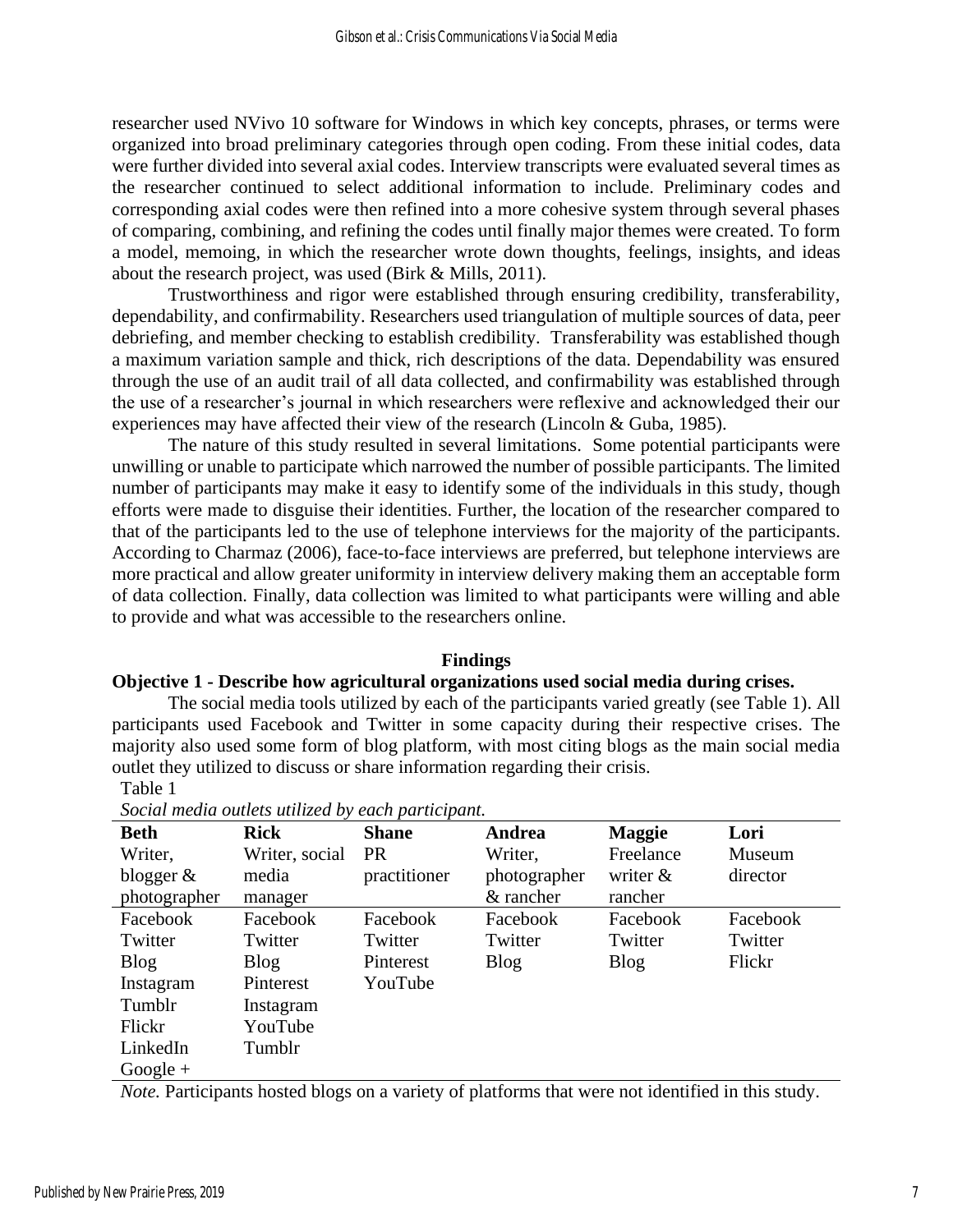Participants reported using social media in a variety of ways to communicate with stakeholders and the public during their specific crisis. Some participants used social media outlets as a means of monitoring news, information, and updates in the world, their industry, and specifically, surrounding the crisis situation they were facing. According to Maggie, "One of my main duties was to keep a pulse on what consumers were saying and trying to put together blogs that could help producers explain to consumers." Rick added, "I've used my blog as, one, a great way to share my experiences on a daily, day-to-day basis, but also as a resource for people who are looking for information."

Participants also commented on the types of responses they gave via social media. All participants said they felt giving some type of initial response about the crisis via social media was important. Maggie said "Right away, it was just anything you heard you had to post it on Facebook and get the word out there." Once an initial response was provided, participants stated they tried to find ways to share news, information, and updates with the public, whether that content was created by them or simply shared from other sources.

#### **Objective 2 – Examine social media communication strategies used by the agricultural organizations during identified crisis situation.**

Most participants responded they had no specific social media strategy or policy they followed on a day-to-day basis, as well as no specific strategy or policy in mind when they responded via social media outlets to the crisis situation. Although no participants stated having a written strategy or policy they followed or used as a guideline, some suggested that they had informal strategies and policies in place for dealing with different aspects of social media use. In regard to dealing with inappropriate or vulgar comments, Lori said "If they made threats or if they used any foul language, I did remove them. I blocked them." Maggie agreed and added, "We don't tolerate negative or personal attacks on our writers."

Other participants mentioned they had informal policies about how to respond to comments. According to Rick, "A lot of the time that negativity is not worth responding to because you're just fueling the fire and drawing attention to that negativity." However, Maggie felt that responding to negative comments was necessary. She said, "Our main policy is don't let those comments go unanswered…take a minute to further expand on your side of the story and bring it back to that main message you're trying to get across." Participants also discussed ways they tried to encourage dialogue with the public via social media. Rick said, "Responding to positive comments is really good for fostering and building relationships. People want to follow and engage with you... if there's potential for dialogue or conversations then I'll kind of carry it along."

In terms of strategy, some participants mentioned they tried to informally plan for certain day-to-day aspects of social media use when they could. According to Beth, "I have a plan for when things are going to release; I schedule posts and do all that." Participants also mentioned having plans for integrating all of their various social media outlets. Lori, for example, stated, "I had it released on Twitter and Facebook. I had it set where if it posted on one it posted on the other [during the crisis]."

#### **Objective 3 - Examine the crisis communication plans used by agricultural organizations.**

None of the participants utilized a formal crisis communications plan in place prior to their specific crisis. However, participants' responses indicated that some informal crisis communications strategies were implemented, and all agreed that the need for a crisis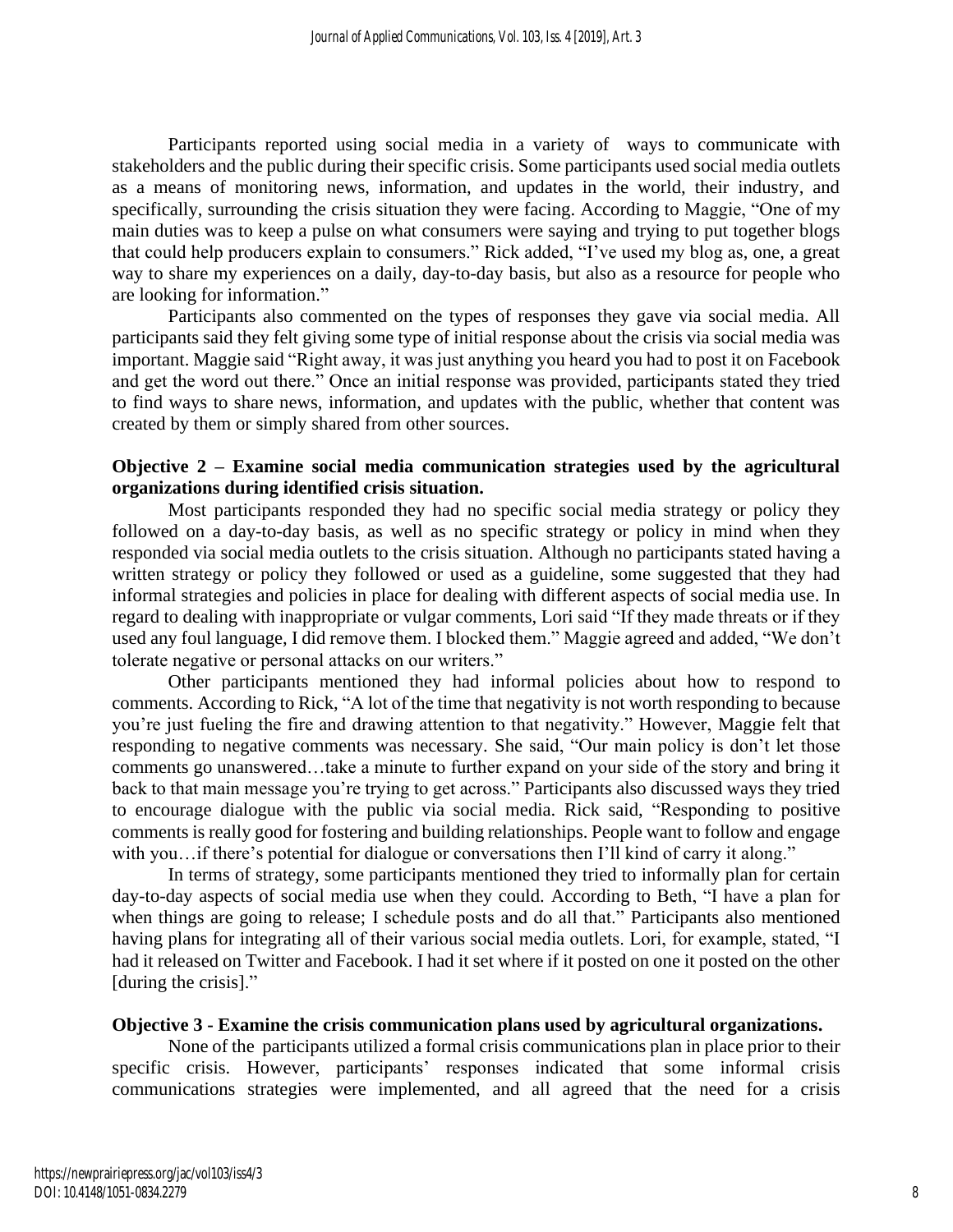communication plan existed. According to Beth, "I think if there was something like that, I think that would be exceptionally helpful. I think that anything that can guide you is good."

Additionally, participants provided suggestions for what they felt should be included in a crisis communication plan including social media. Beth suggested having a clear purpose for crisis communication: "I think you have to have a clear grasp of what's gone on and what your message is, because you might have someone who challenges you, so you're going to need to be able to defend that position." Similarly, many participants mentioned having one clear message to convey to stakeholders and the public. Shane said "You need to have one singular message that you want to communicate with talking points that support that message. And that's gotta go out everywhere, including social media."

Participants also responded there was a need to establish a presence on social media well before a crisis situation developed. Maggie commented, "I guess the biggest thing of using social media to report the news is you've gotta have a presence." Rick added, "I think blogging before the crisis happens, being involved in the conversations, and building those relationships before you need them and being proactive in that manner, it's critically important." Some participants also felt that having relevant, usable, and trustworthy information and resources on hand was important when handling communication surrounding a crisis and would allow them to share information more quickly and efficiently.

#### **Objective 4 – Identify how agricultural organizations perceived the effectiveness of their social media use during a crisis situation.**

A majority of the participants said social media played a major, positive role to effectively communicate with stakeholders and the public surrounding the crisis situation they were undergoing. Andrea said "I think they [social media sites] were the most effective means of communication used following the crisis." Rick added, "It's critically important in an age where news and information can go like a wildfire online…we see so many news stories broken and covered on social media before the broadcast networks even get on the air." Beth agreed that social media had an impact on the communication efforts surrounding the crisis she was involved in: "Oh, that [social media] was it! If there hadn't been social media, there would still be plenty of people that had no idea what has gone on."

# **Objective 5 - Describe lessons learned by participants in regard to their social media communication during a crisis situation.**

Participants' responses varied greatly on the lessons they learned from their experience handling crisis communications via social media. Andrea stated:

This is no longer a world where people assume that as a farmer or rancher that you do the right thing. This is a world where people question everything…You can no longer just clean up the physical results of a crisis in agriculture today. You have to also clean up the social results of a crisis.

Several participants agreed that people expect answers during a crisis situation. According to Andrea, "If somebody has enough of a personal interest to contact you asking you a question…I think taking the time to respond to them…does a lot in these instances." Participants also stated asking for help or advice during a crisis was acceptable, and even encouraged, so the best communication possible could be provided to stakeholders and the public. Maggie said, "Rely on those groups or networks that have a large outreach and don't feel like you have to recreate the wheel."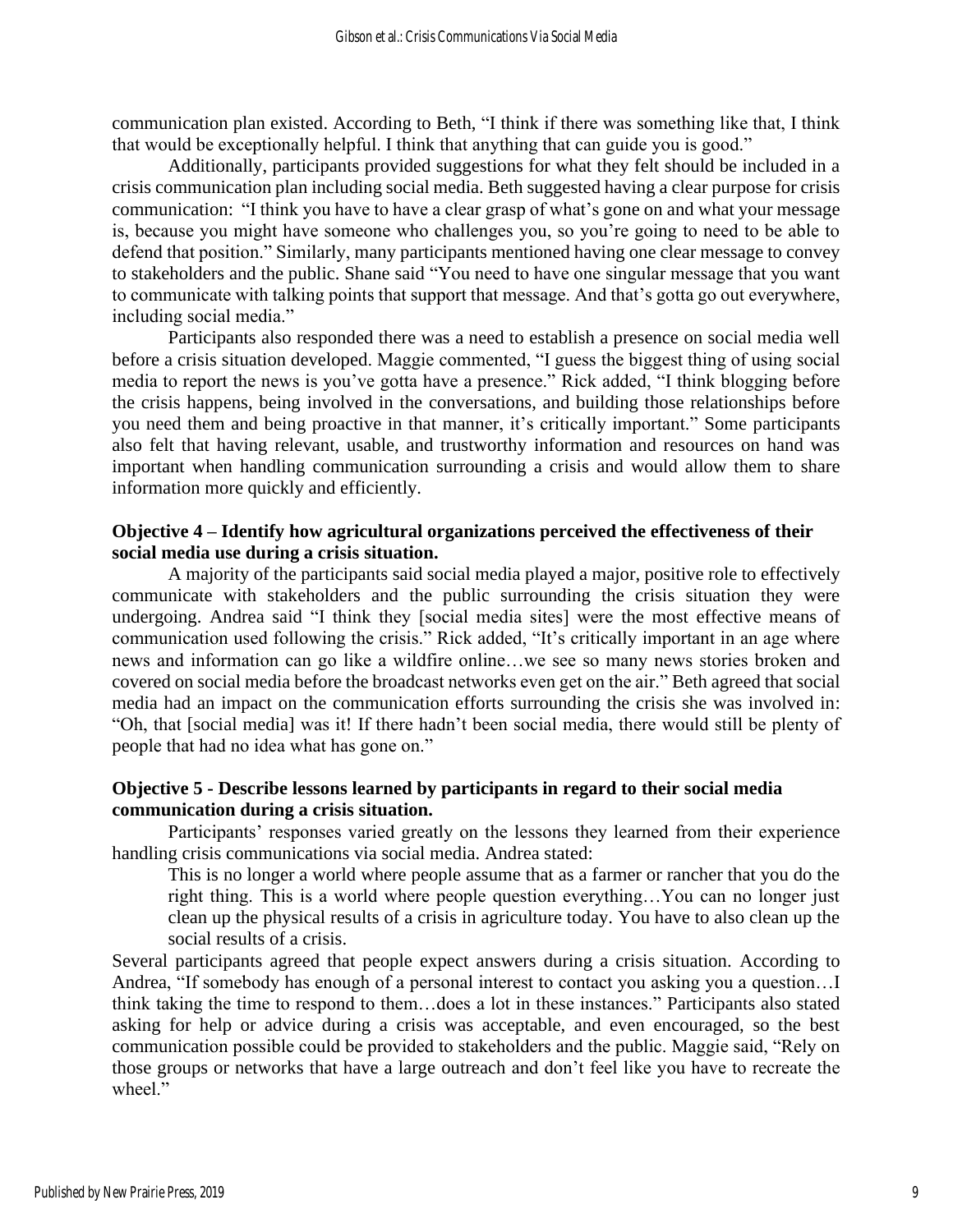Some participants also said they learned truthful, accurate, and honest information was vital when communicating during a crisis and transparency should be encouraged. According to Rick, "Transparency is the answer. The only way to address all the misinformation out there is with honesty and transparency." Participants also learned the public wanted true depictions of the crises and often responded better to raw, emotional, and truthful posts. Andrea stated, "I learned that what affected me the most and…those moments that I thought were the hardest or the bright spots that I shared were the most well-received by people."

Finally, participants commented they learned people involved with the agricultural industry may not be the most willing to stand up and speak out on issues surrounding their livelihood. According to Rick, "We [the agricultural industry] haven't been taking advantage of social media for communication, and a lot of people have been telling their versions of the stories of food production, agriculture, farming, and ranching that are not always true." Lori added, "I kind of feel like sometimes in agriculture we're educated and we know what's right and wrong, but we're not the first ones to speak up."

Additionally, participants offered some advice to others in the agricultural industry in terms of using social media when handling a crisis situation. Andrea advised to always be prepared and stated, "Specific to the agriculture industry, if you're in it long enough, you're going to go through something like this, and, we all know that." Rick agreed and added, "Just be prepared to engage in conversations. Be prepared to take the criticism that you'll find out there, don't look defensive, and be transparent." He also commented that agricultural organizations should simply start somewhere in terms of social media. "I think it's important to recognize what you can do and can do well, and to take advantage of those and take it step-by-step as you try to get into social media and join in conversations." Finally, Andrea said that agriculturalists should be prepared to continue engaging in conversations pertaining to the crisis well after the crisis itself has ended. She stated, "You need to not just expect this to be something that is over when the initial crisis is over."

#### **Conclusions/Recommendations/Implications**

Although no participants responded they used, or even had, a formal crisis communication plan, they recognized there was a need to have one. Organizations can be considered negligent if they have not assessed risks and created a response plan (Coombs, 2019); an organization without a crisis plan is vulnerable to a multitude of serious consequences during and after a crisis (Sandman, 1993).

Participants suggested that a crisis communication plan should focus on establishing a presence on social media outlets prior to a crisis event. According to Veil et al. (2011), social media can be used for establishing, fostering, and maintaining customer relationships. Effective social media prior to a crisis has been noted to help in crisis situtions. One participant noted that he used his blog prior to the crisis to share his experiences in agriculture, which later helped in dealing with the crisis. Blue Bell Creameries had established an active and strong social media presence prior to its 2015 *Listeria* outbreak, which possibly contributed to the overwhelming messages of support and loyalty on its Facebook page during the crisis (Opat et al., 2018).

During a *Salmonella* outbreak in peanuts, a practitioner shared that social media would have made a noticeable difference in their crisis communications plan (Irlbeck et al., 2013). Most participants in this study agreed their social media efforts were highly effective in helping disseminate crisis news and information and had a major impact on the communication they underwent during the crisis. Liu et al. (2012) stated that social media has become "a cultural phenomenon that has changed how all organizations manage crises online" (p. 354). Social media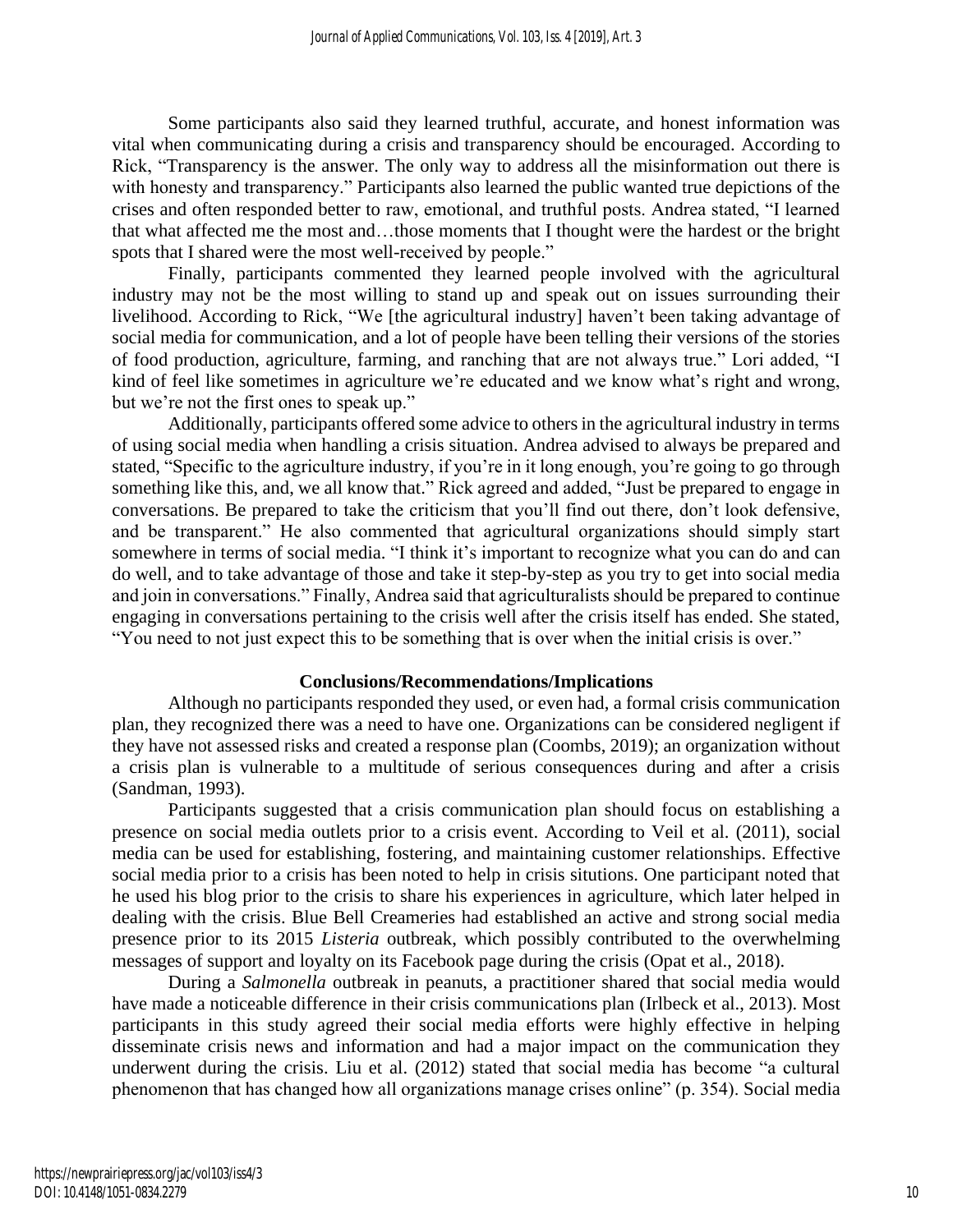has the potential to have both a direct or indirect impact on audiences during a crisis situation, especially as journalists increasingly turn to social media for news generation (Austin et al., 2012: Bates & Sullivan, 2009). In natural disaster crises, social media has been a crucial piece of the communications strategy as it can help with emergency response, crowd-sourcing assistance, and charitable donations (Alexander, 2014). Further, sometimes social media is operational in a natural disaster, even if traditional media outlets are not (McSeveny & Waddington, 2017).

From existing literature and the data that emerged from this study, a model for incorporating social media into a crisis communications plan was developed. The model incorporates the guidelines proposed by Coombs (2019), Irlbeck et al. (2013), Horsley and Barker, (2002), and Augustine, (2000). In short, these authors propose pre-crisis activities, such as riskassessment, spokesperson training, relationship development, and crisis team identification. During a crisis, responsibilities include team activation, media monitoring, communication with internal and external stakeholders, and adjustments to strategy as needed. Following a crisis, the team should evaluate, learn from the experience, adjust the crisis plan as needed, and move back into the pre-crisis stage. However, the aforementioned literature provides little focus on social media. With the general crisis communications activites in mind, the authors developed a different model and incorporated social media into the three main areas of pre-crisis, in crisis, and post crisis (see Figure 2). Each stage of crisis communications requires some specific actions on behalf of the organization on social media.

In the pre-crisis stage, where organizations will spend the majority of their time  $-$  some will never leave – organizations should use social media to establish a presence, connect with stakeholders and the public, provide transparency, build relationships with key audiences, and gather relevant and related resources that can be referenced or shared (top left of Figure 2).

In the event that a crisis occurs, organizations would then move into the in-crisis stage (top right of Figure 2). During this time, organizations implement their crisis communication plan and put their training into action. During a crisis event, organizations should provide an immediate initial response on social media; respond to issues and comments surrounding the crisis; develop and provide a clear, unified message on behalf of the organization; and strive to provide accurate and personal accounts of the crisis situation. Most of the participants in this study said they did not have a formal plan; however, all risk and crisis communications literature cited stresses the importance of an official plan.

Once the crisis is resolved, organizations transition into post-crisis (bottom of Figure 2) and revise and refine the plan based on its effectiveness during the crisis. All of the participants spent time discussing the lessons they learned during their experience. Organizations should also be prepared to continue participating in conversations about the crisis and its affects even though it has been resolved. Also, continual engagement with stakeholders to foster and maintain relationships is key. Finally, organizations will transition back to the pre-crisis stage and begin the process over again.

#### **Recommendations for Practice**

Organizations should implement social media as part of overall communications. As a majority of the public is actively using social media to find, share, and comment on news and information, using these tools regularly and consistently will allow organizations to be a source of information that is trustworthy and reliable. It is also recommended that organizations engage with their followers early and often so relationships can be established well before a crisis event occurs.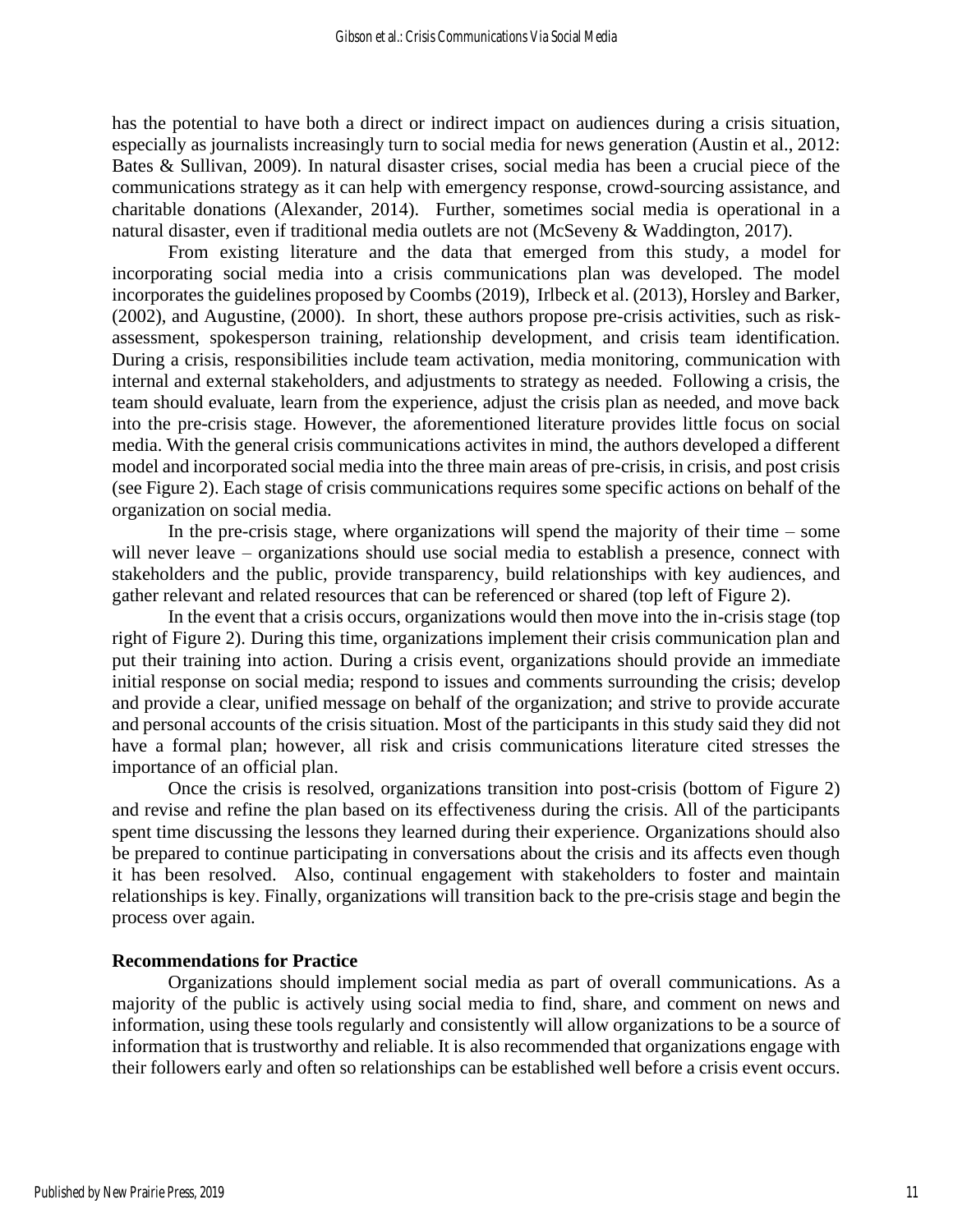A well-established crisis communication plan that features social media allows organizations to respond accordingly and swiftly during a crisis rather than hesitating to respond or not responding at all. Having a plan of action provides immediate contact with consumers, media, and other stakeholders.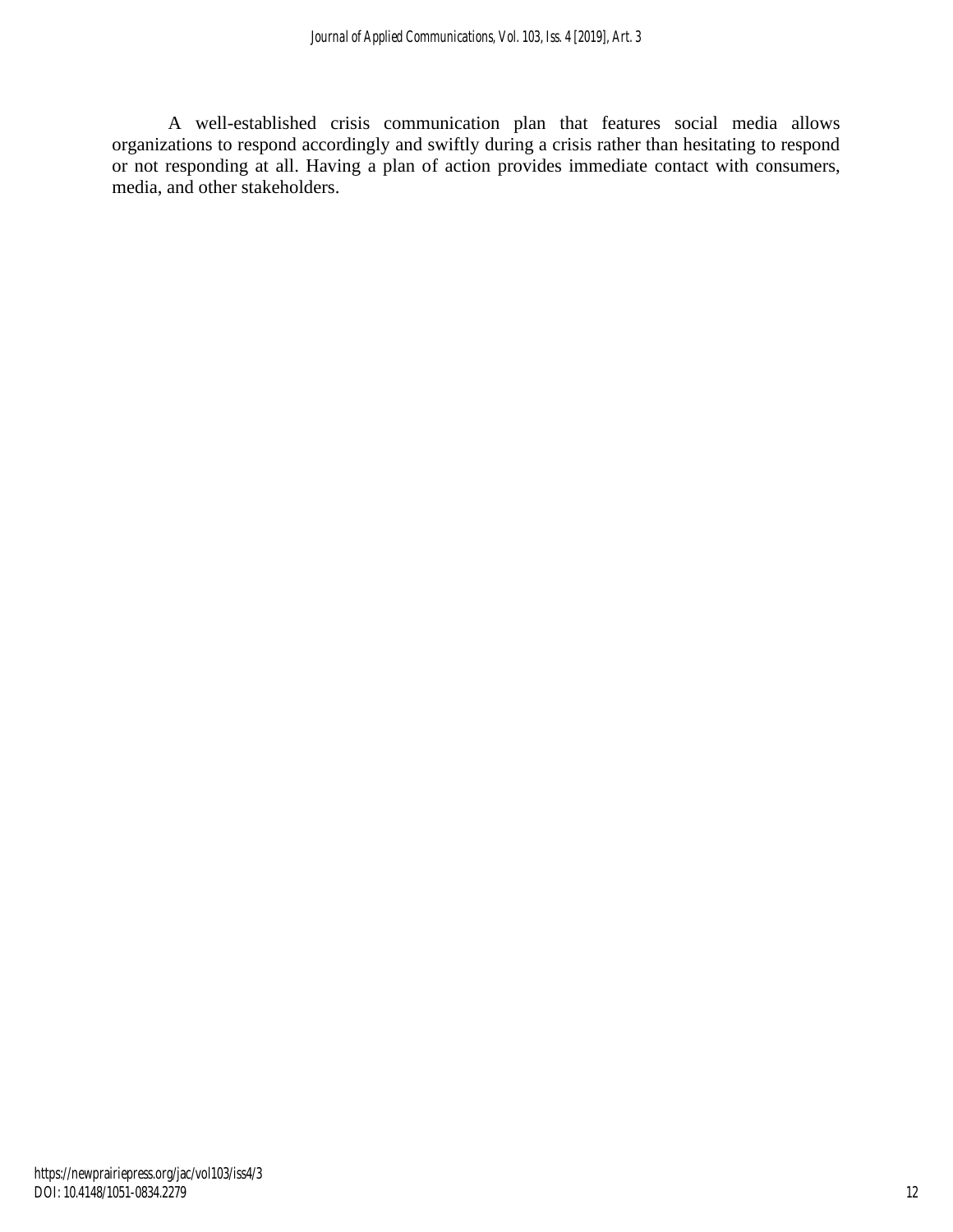Gibson et al.: Crisis Communications Via Social Media



*Figure 2.* Model of the Social Media in Agricultural Crisis Communication Theory.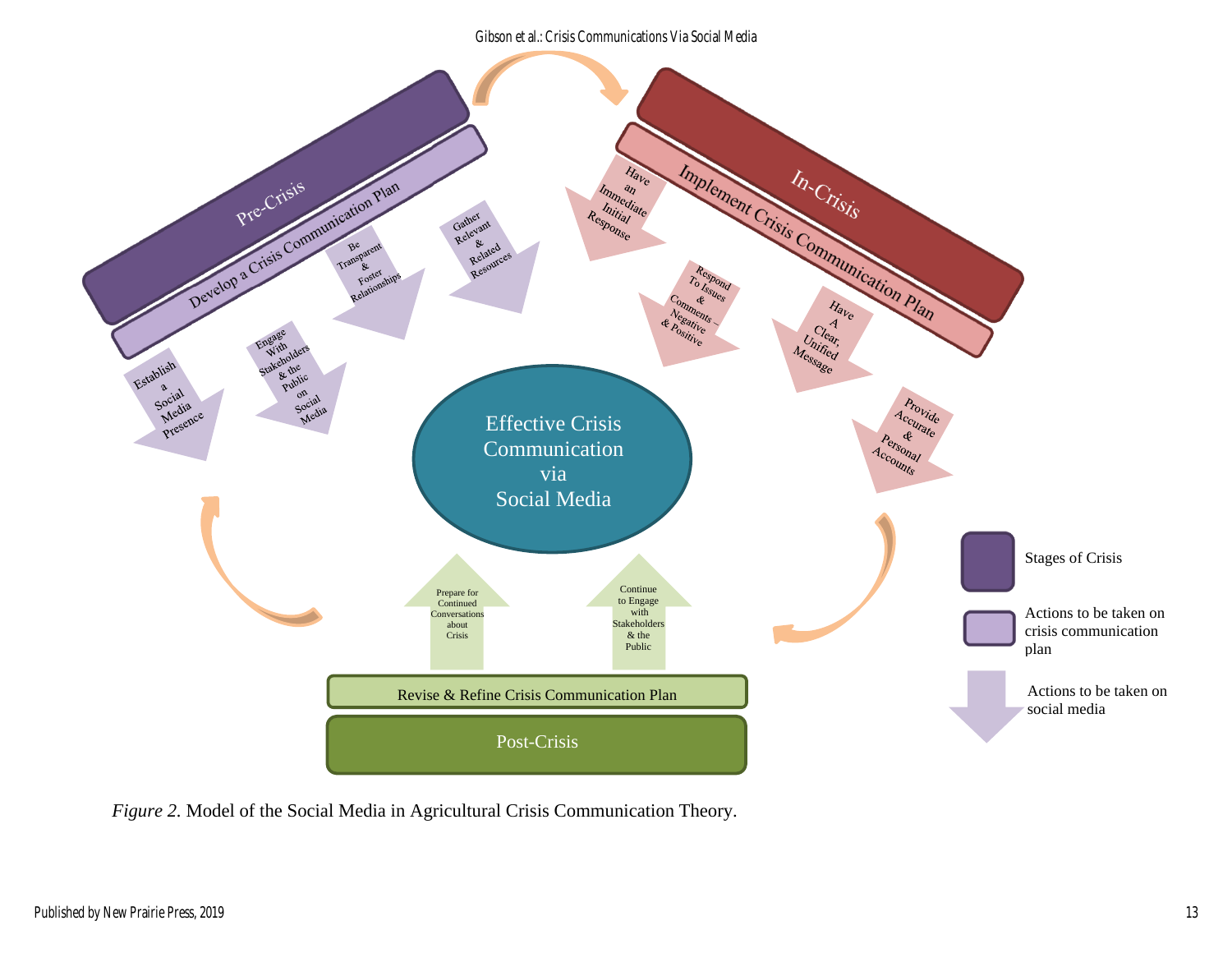It is also recommended that organizations undergo crisis communication training or provide such training for the crisis team. Many of the participants in this study indicated they had little or no experience with crisis communication. Providing some form of training may help organizations be better equipped to handle crisis situations in the future.

#### **Recommendations for Future Research**

Future studies could be conducted to continue this line of research, including expanding the scope of this study to include more national or regional agriculture crises. The perspectives of consumers and/or other stakeholders on social media communications could be explored. This may also provide valuable insight into why audiences sought out those communication channels during a crisis and how organizations can improve their efforts to provide information. Analyzing posts and subsequent comments, both to social and main stream media could yield helpful results.

Several participants said they did not have a crisis communications plan nor training. Why an organization is unprepared continues to baffle crisis communications experts, yet it is an area that needs explored.

Finally, future research should also focus on testing and further establishing the model presented in this study. The model presented in this research only provides the groundwork for the model and should be further tested to truly establish its status as a theory. Further research should be conducted on expanding and exploring the elements of this phenomenon.

# **Implications**

Through conducting this research, the researchers have realized the value that should be placed on social media tools as an aspect of crisis communications. Research has suggested that agriculturalists continue to expand upon their use of social media tools and are encouraging the use of social media in crisis communication (Baumgarten, 2012; Graybill-Leonard, Meyers, Doerfert, & Irlbeck, 2011; Meyers, Irlbeck, Graybill-Leonard, & Doerfert, 2011). Participants in this study also largely agreed that their use of social media greatly impacted the effectiveness of their communication efforts surrounding each crisis situation. As the popularity of social media continues to grow and more people turn to these sources for news and information, the researchers feel it is becoming increasingly important for those in the agricultural industry to implement social media in their communication efforts. Additionally, they must find ways to communicate even more effectively and efficiently as the communication needs of the public continue to change. As Currie (2009) stated, "The time is fast approaching when 'social' media will simply become 'media'" (p. 14).

Courtney Gibson is an Assistant Professor of Agricultural Communications at Texas Tech University.

Erica Irlbeck is an Associate Professor of Agricultural Communications at Texas Tech University.

Courtney Meyers is a Professor of Agricultural Communications at Texas Tech University.

Cindy Akers is Associate Dean for Academic and Student Programs and Professor of Agricultural Communications at Texas Tech University.

Peggy Price is retired Department Chair of Curriculum and Instruction, Texas Tech University.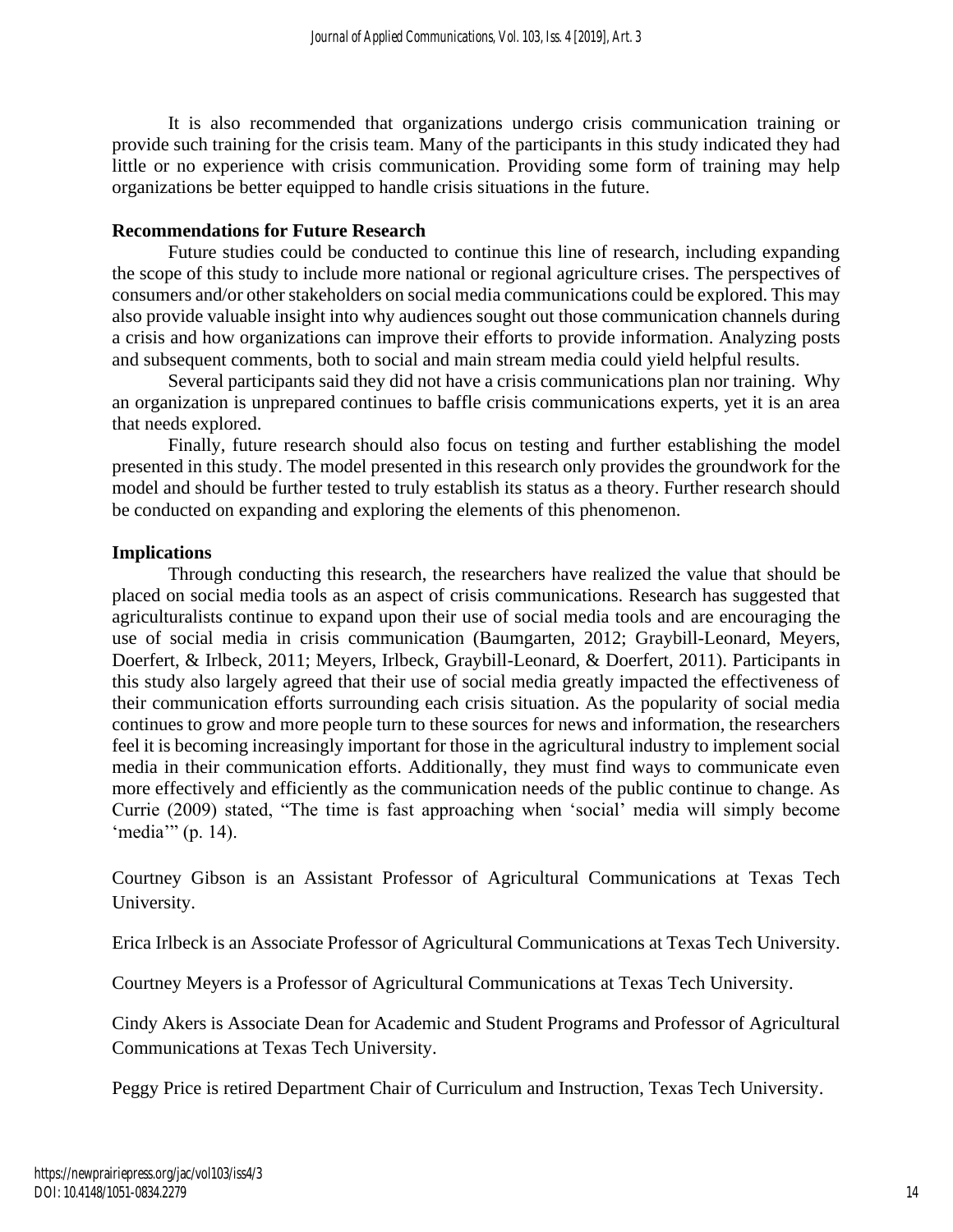This project was funded through the USDA's Beginning Farmers & Ranchers Project.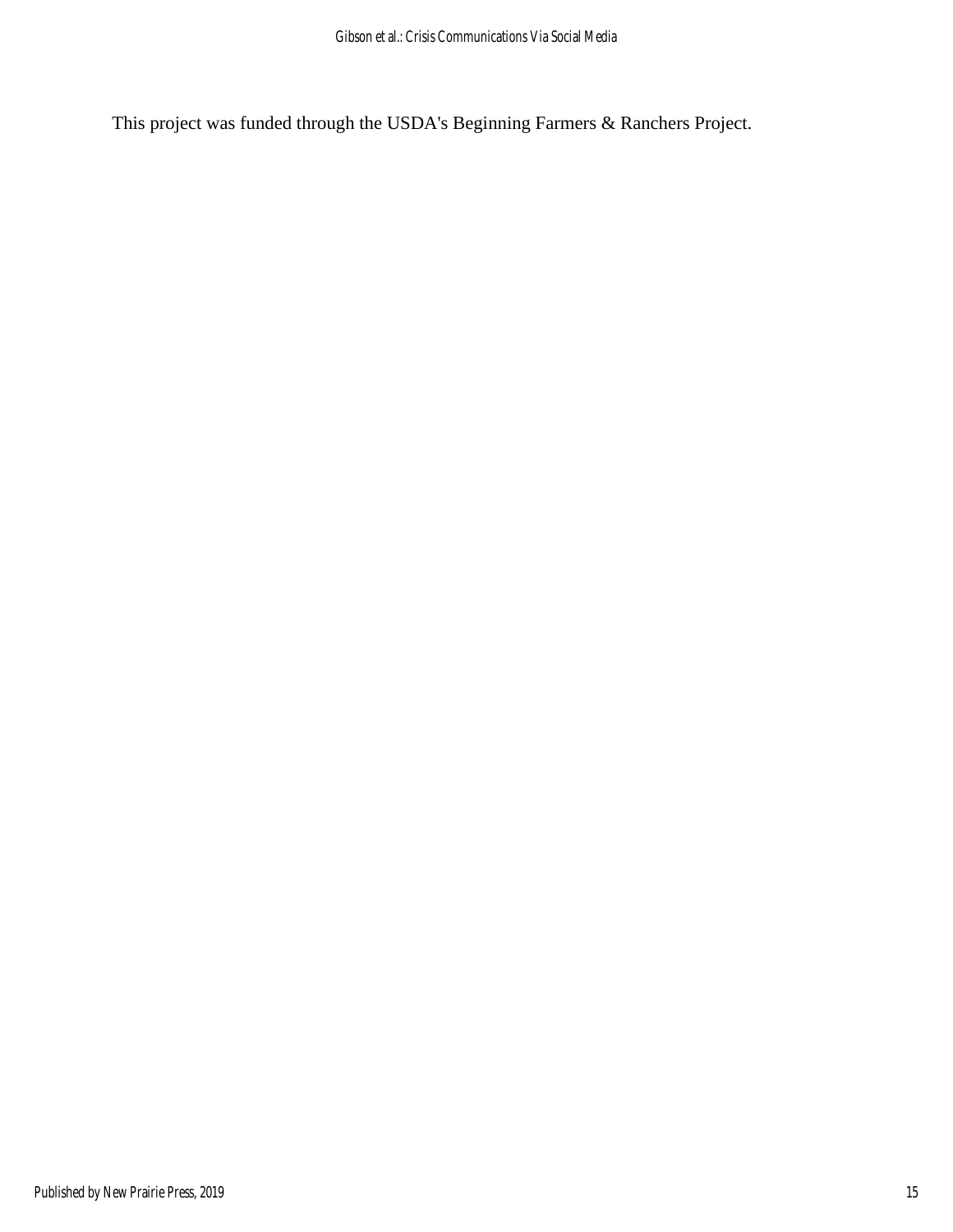# **References**

- Alexander, D. E. (2014). Social media in disaster risk reduction and crisis management. *Science and engineering ethics, 20*(3), 717-733.
- Akhgar, B., Staniforth, A., and Waddington, D. (2017). *Application of social media in crisis management: Advanced sciences and technologies for security applications. Cham,* Switzerland: Springer International Publishing.
- Augustine, N. (2000). *Managing the crisis you tried to prevent.* Harvard Business Review on Crisis Management. Boxton, MA: Harvard Business School Publishing.
- Austin, L., Liu, B. F., & Jin, Y. (2012). How audiences seek out crisis information: Exploring the social-mediated crisis communication model. *Journal of Applied Communication Research, 40*(2), 188-207. doi: 10.1080/00909882.2012.654498.
- Bates, D., & Sullivan, H. (2009, December). *2009 social media & online usage study.* Retrieved from [http://www2.gwu.edu/~newsctr/10/pdfs/gw\\_cision\\_sm\\_study\\_09.PDF](http://www2.gwu.edu/~newsctr/10/pdfs/gw_cision_sm_study_09.PDF)
- Baumgarten, C. (2012, August 31). The Agriculture Industry Goes Social. *Mashable.* Retrieved from [http://mashable.com/2012/08/31/agriculture-](http://mashable.com/2012/08/31/agriculture-%20industry-social-media/) industry-social-media/
- Birk, M., & Mills, J. (2011). *Grounded theory: A practical guide.* Thousand Oaks, CA: SAGE Publications.
- Casey, M. J., Meikle, A., Kerr, G. A., & Stevens, D. R. (2016). Social media–a disruptive opportunity for science and extension in agriculture. In *Hill Country Symposium. Grassland Research and Practice Series* (Vol. 16, p. 53-60).
- Centers for Disease Control and Prevention. (2012, August 27). *Multistate outbreak of Listeriosis linked to whole cantaloupes from Jensen Farms, Colorado*. Retrieved from <http://www.cdc.gov/listeria/outbreaks/cantaloupes-jensen-farms/082712/index.html>
- Chan, A. (2011, September 29). *Listeria outbreak in cantaloupes: What are the symptoms and dangers?* Retrieved from [http://www.huffingtonpost.com/2011/09/29/listeria-symptoms](http://www.huffingtonpost.com/2011/09/29/listeria-symptoms-cantaloupe-recall_n_987125.html)[cantaloupe-recall\\_n\\_987125.html](http://www.huffingtonpost.com/2011/09/29/listeria-symptoms-cantaloupe-recall_n_987125.html)
- Charmaz, K. (2006). *Constructing grounded theory: A practical guide though qualitative research.* Thousand Oaks, CA: SAGE Publications.
- Coombs, W. T. (2008). Crisis communication and social media. *Essential Knowledge Project, Institute for Public Relations.* Retrieved from [www.instituteforpr.org/topics/crisis](http://www.instituteforpr.org/topics/crisis-communication-and-social-media/)[communication-and-social-media/](http://www.instituteforpr.org/topics/crisis-communication-and-social-media/)
- Coombs, W. T. (2015). *Ongoing crisis communications: Planning, managing, and responding* (4th ed.)*.*Thousand Oaks, CA: SAGE Publications.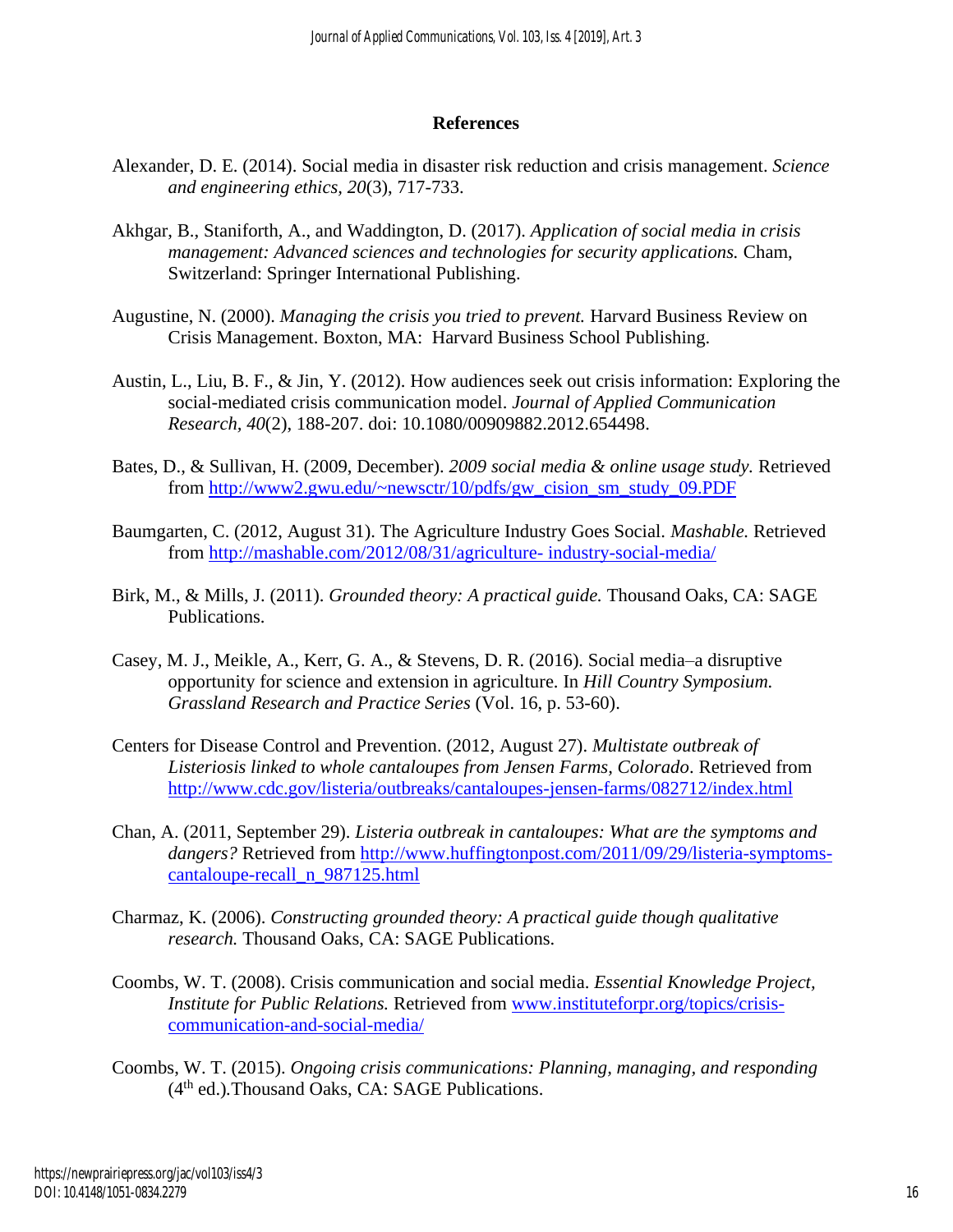- Coombs, W. T. (2019). *Ongoing crisis communications: Planning, managing, and responding* (5th ed.)*.* Thousand Oaks, CA: SAGE Publications.
- Coombs, W. T., & Holladay, S. J. (2012). *The handbook of crisis communications.* Chichester, UK: Wiley-Blackwell.
- Creswell, J.W., & Poth, C.N. (2018). *Qualitative inquiry & research design: Choosing among five approaches* (4<sup>th</sup> ed.). Thousand Oaks, CA: SAGE Publications.
- Crotty, M. (2004). *The foundations of social research*. Thousand Oaks, CA: SAGE Publications.
- Currie, D. (2009, July 23). *Social media and risk communications during times of crisis.* Booze Allen Hamilton. Retrieved from http://www.boozallen.com/media/file/Risk\_ Communications\_Times\_of\_Crisis.pdf
- Doerfert, D. L. (Ed.) (2011). *National research agenda: American Association of Agricultural Education's research priority areas for 2011-2015*. Lubbock, TX: Texas Tech University, Department of Education and Communications.
- Duggan, M., Ellison, N. B., Lampe, C., Lenhart, A., & Madden, M. (2015, January 9). *Social media update 2014.* Pew Internet and American Life Project. Retrieved from <http://www.pewinternet.org/fact-sheets/social-networking-fact-sheet/>
- Erlandson, D. A., Harris, E. L., Skipper, B. L., & Allen, S. D. (1993). *Doing naturalistic inquiry: A guide to methods.* Thousand Oaks, CA: SAGE Publications.
- Gall, M. D., Gall, J. P., & Borg, W. R. (2007) *Educational research: An introduction*. Boston, MA: Pearson Education, Inc.
- Glynn, C. J., Huge, M. E., & Hoffman, L. H. (2012). All the news that's fit to post: A profile of news use on social networking sites. *Computers in Human Behavior, 28*(1), 113-119. doi:10.1016/j.chb.2011.08.017
- Graybill-Leonard, M., Meyers, C., Doerfert, D., & Irlbeck, E. (2011). Using Facebook as a communication tool in agricultural-related social movements. *Journal of Applied Communications, 95*(3), 45-56.
- Hermida, A. (2010). Twittering the news: The emergence of ambient journalism. *Journalism Practice, 4*(3), 297-308. doi: 10.1080/17512781003640703.
- Horsley, J. S., & Barker, R. T. (2002). Toward a synthesis model for crisis communication in the public sector: An Initial Investigation. *Journal of Business and Technical Communication, 16*(4), 406–440. https://doi.org/10.1177/105065102236525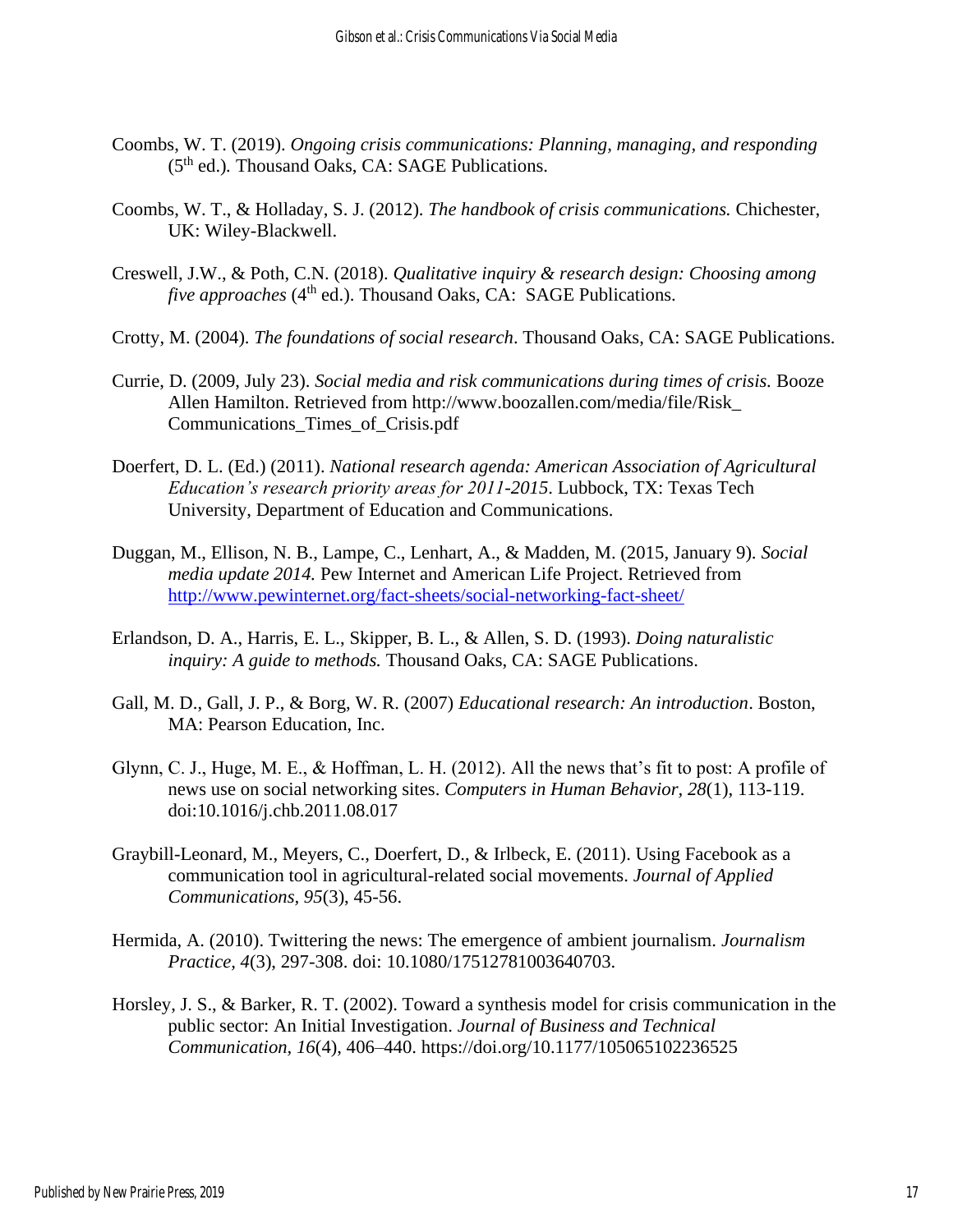- Irlbeck, E. G., Jennings, J. F., Meyers, C. A., Gibson, C. D., & Chambers, T. (2013). A case study of the risk and crisis communications used in the 2009 Salmonella outbreak in peanut products. *Journal of Applied Communications, 97*(4), 19-32.
- Liu, B. F., Jin, Y., Briones, R., & Kuch, B. (2012). Managing turbulence in the blogosphere: Evaluating the blog-mediated crisis communication model with the American Red Cross. *Journal of Public Relations Research, 24*, 353-370. doi: 10.1080/1062726X.2012. 689901.
- Lincoln, Y. S., & Guba, E. G. (1985). *Naturalistic Inquiry.* Beverly Hills, CA: SAGE Publications.
- McSeveny, K., & Waddington, D. (2017). Case studies in crisis communication: Som pointers to best practice In B. Akhgar, A. Staniforth, & D. Waddington (Ed.). *Application of social media in crisis management: Advanced sciences and technologies for security applications* (pp. 68-98). Cham, Switzerland: Springer International Publishing.
- Merriam, S.B. (1998). *Qualitative research and case study applications education*. San Francisco: Jossey-Bass.
- Meyers, C., Irlbeck, E., Graybill-Leonard, M., & Doerfert, D. (2011). Advocacy in agricultural social movements: Exploring Facebook as a public relations communication tool. *Journal of Applied Communications, 95*(3), 68-81.
- Mitchell, A., Shearer, E., Gottfried, J., & Barthel, M. (2016). *Pathways to news.* Retrieved from Pew Research Center – Journalism & Media [http://www.journalism.org/2016/07/07/pathways-to-news/.](http://www.journalism.org/2016/07/07/pathways-to-news/)
- Opat, K., Magness, H., & Irlbeck, E.G. (2018). Blue Bell's Facebook posts and responses during the 2015 Listeria crisis: A case study. *Journal of Applied Communications, 102*(4). <https://doi.org/10.4148/1051-0834.2232>
- Palenchar, M.J., & Freberg, K. (2012). Emergency management planning: Risk, crises, issues, and social media. In B.A. Olaniran, D.E. Williams, & W.T. Coombs (Eds.), *Pre-crisis planning, communication, & management: Preparing for the inevitable* (pp. 147-169). New York: Peter Lang Publishing, Inc.
- Palmer, A. L., Irlbeck, E. G., Meyers, C. A., & Chambers, L. T., (2013). A case study of the risk and crisis communications used in the 2008 *Salmonella* outbreak. *Journal of Applied Communications, 97*(1), 38-49.
- Sandman, P. M. (1993). *Responding to community outrage: Strategies for effective risk communication.* Fairfax, VA: American Industrial Hygiene Association.
- Seeger, M. W., Sellnow, T. L., & Ulmer, R. R. (2003). *Communication and organizational crisis.* Westport, CT: Praeger Publishers.